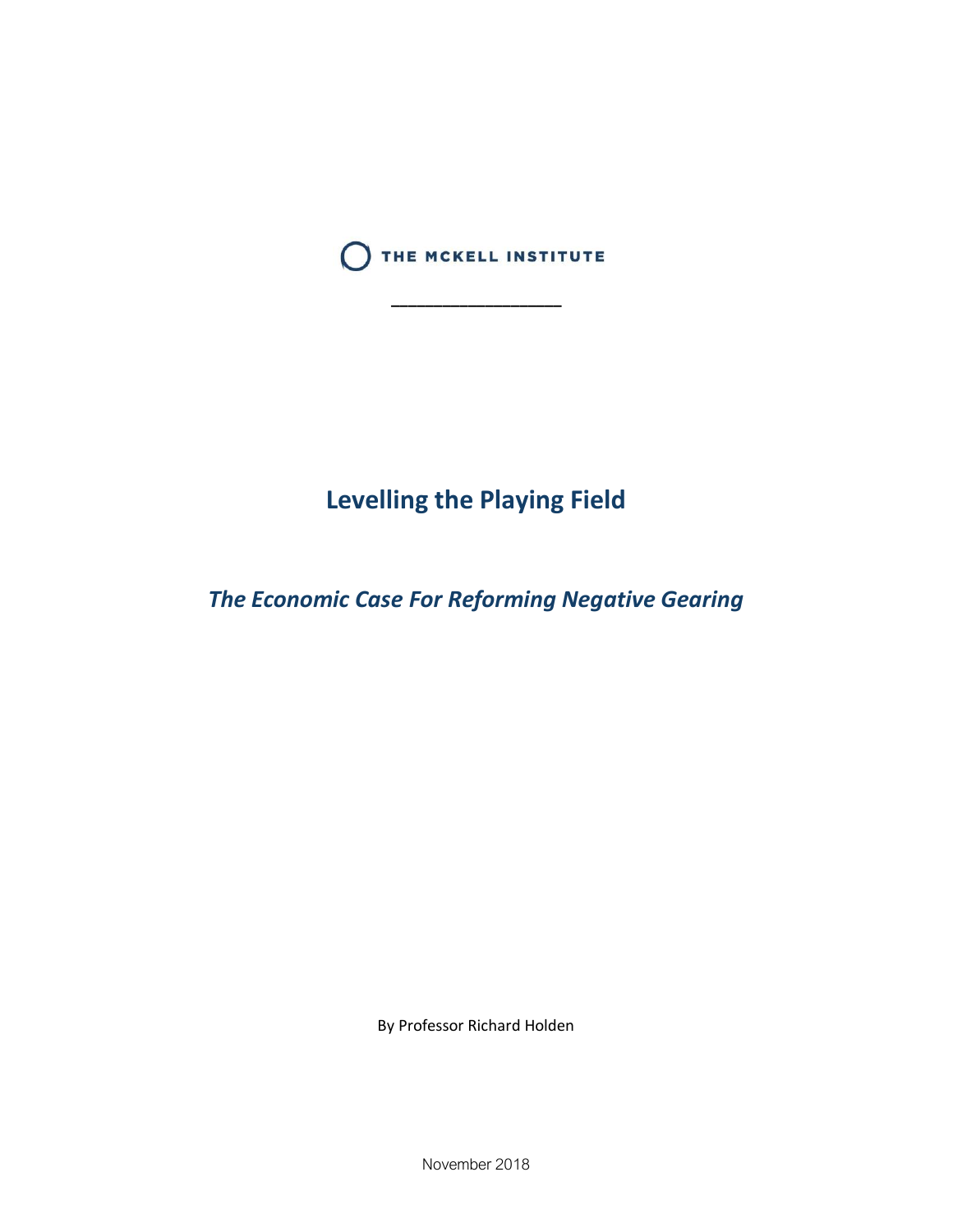### **Contents**

| Three key reasons for why negative gearing reform is even more urgent than in |  |
|-------------------------------------------------------------------------------|--|
|                                                                               |  |
|                                                                               |  |
|                                                                               |  |
|                                                                               |  |
|                                                                               |  |
|                                                                               |  |
|                                                                               |  |
|                                                                               |  |
|                                                                               |  |
|                                                                               |  |
|                                                                               |  |
|                                                                               |  |
|                                                                               |  |
| Part 3: The Economic Logic for Reforming Negative Gearing Remains Clear  24   |  |
|                                                                               |  |
|                                                                               |  |
|                                                                               |  |
|                                                                               |  |
|                                                                               |  |
|                                                                               |  |
|                                                                               |  |
|                                                                               |  |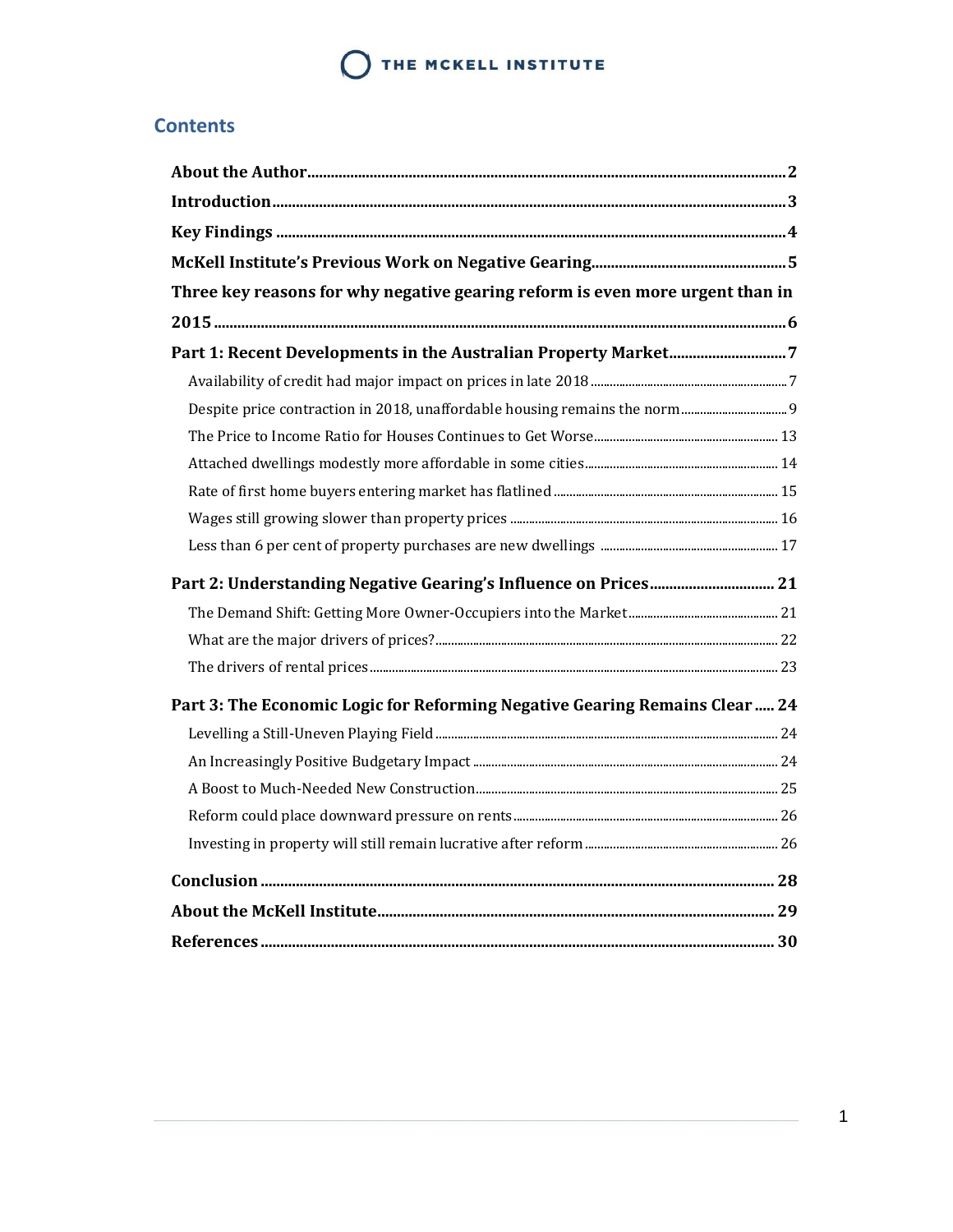### <span id="page-2-0"></span>About the Author



Richard Holden is Professor of Economics at UNSW Business School and academic co-lead of the UNSW Grand Challenge on Inequality.

Prior to that he was on the faculty at the University of Chicago and the Massachusetts Institute of Technology. He received a PhD from Harvard University, where he was a Frank Knox Scholar.

His research focuses on contract theory, organizational economics, law and economics, and political economy.

He has written on topics including: network capital, political districting, the boundary of the firm, incentives in organizations, mechanism design, and voting rules.

Professor Holden has published in top general interest journals such as the Quarterly Journal of Economics, the American Economic Review and the Review of Economic Studies.

He is currently editor of the Journal of Law and Economics, and is the founding director of the Herbert Smith Freehills Initiative on Law & Economics at UNSW.

He has been a Visiting Professor of Economics at the MIT Department of Economics and the MIT Sloan School of Management, Visiting Professor of Economics at the Harvard Economics Department, and Visiting Professor of Law at the University of Chicago Law School.

He is a Fellow of the Econometric Society and a Fellow of the Academy of Social Sciences in Australia. His research has been featured in press articles in The New York Times, The Financial Times, The Economist, the New Republic, and the Daily Kos.

Professor Holden appears regularly as a media commentator, and has published opinion pieces in outlets including The Australian Financial Review, The Australian, The New York Times, and The New Republic. He also writes a weekly column analyzing global economic data called Vital Signs for The Conversation.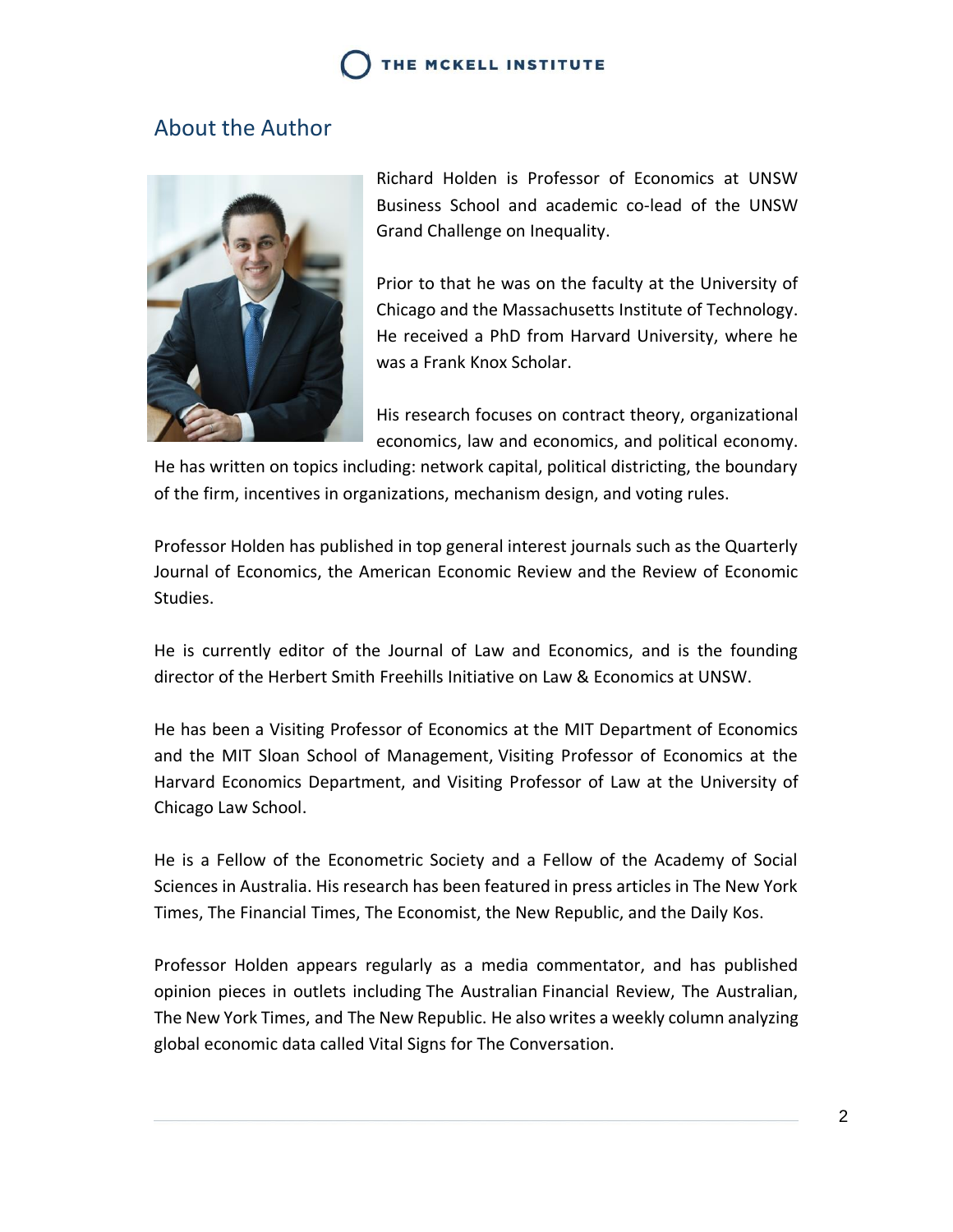### <span id="page-3-0"></span>Introduction

In June 2015, The McKell Institute released the report Switching *Gears* which outlined 5 options for reforming negative gearing in Australia. These options ranged from "Business as Usual" to immediately abolishing negative gearing.

The most appealing option considered was Option 4 in the report: Grandfather existing negatively geared properties and permitting new negative gearing only for new construction. This subsequently was adopted as the basis on the Australian Labor Party policy for the 2016 election, and they have indicated that they will implement the policy if elected at the next federal election, due in the first half of 2019.

In light of developments in the Australian property market since 2015-16, and the repeated claims from Treasurer Josh Frydenberg<sup>i</sup> and others<sup>ii</sup> that the policy would have severe negative impacts, it is natural to revisit the policy in light of the current state of the Australian property market.

After considering the facts, this report concludes that the policy is still the most appropriate approach to reforming negative gearing. It will level the playing field between owner-occupiers and investors, bolster financial stability, improve the budget bottom line, and encourage new construction.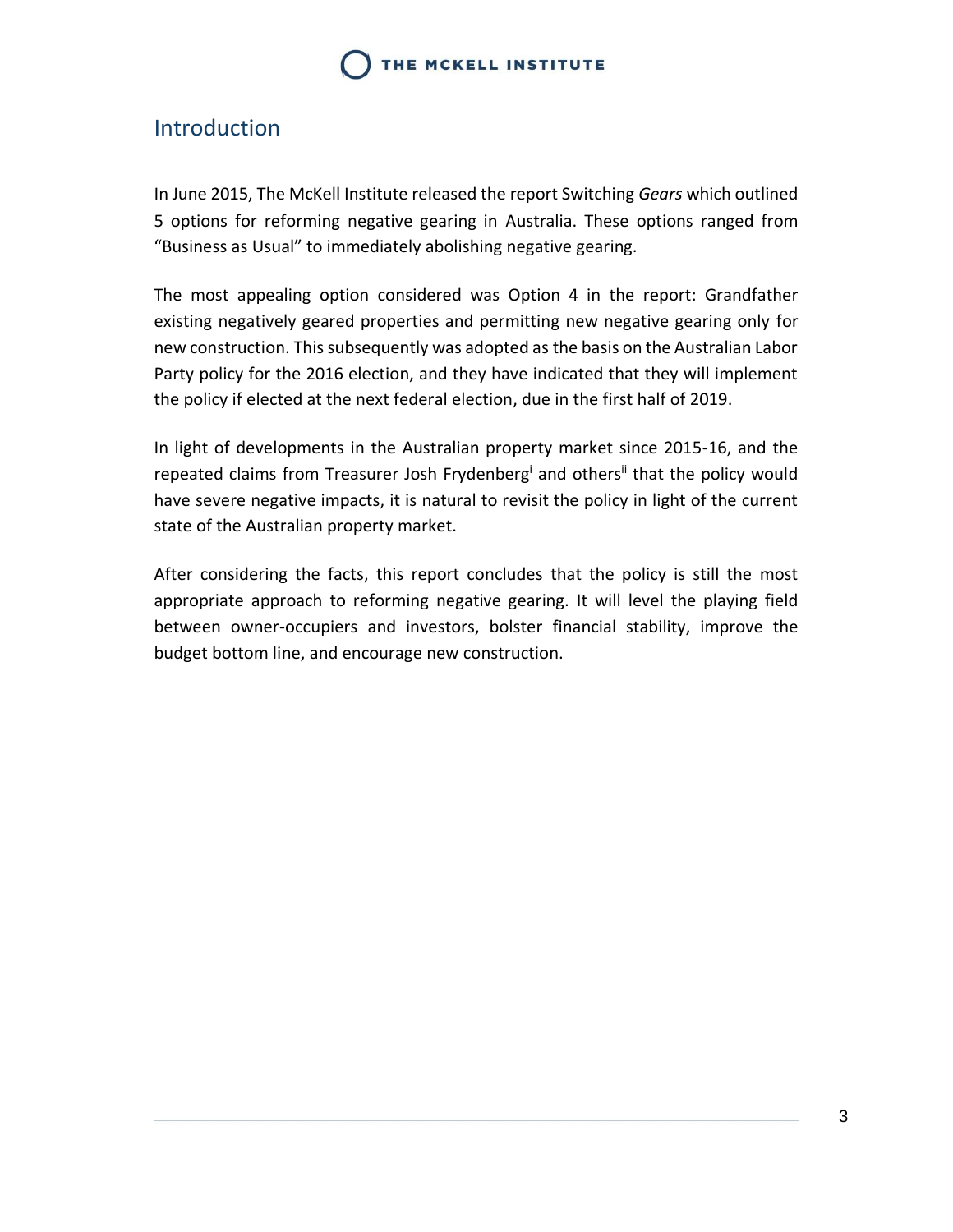## <span id="page-4-0"></span>Key Findings

**Finding 1:** Economic rationale behind reforming negative gearing to apply to new properties only remains unchanged, despite recent developments in housing market.

**Finding 2:** Recent reduction in median house prices in some capitals reflects the centrality of variables other than negative gearing in dictating prices. The 23 per cent contraction in credit offered by banks between November 2017 and September 2018, in particular has played an outsized role in the recent downturn in prices.

**Finding 3:** Property prices continue to grow faster than wages, despite reduction in housing prices in some markets during 2017/18.

**Finding 4:** Since McKell Institute's 2015 report arguing in favour of restricting negative gearing to new properties only, on most indicators, housing affordability has worsened.

**Finding 5:** Since 2015 banks have raised interest rates, especially on interest-only loans. This has increased the Commonwealth's tax expenditures on negative gearing by \$1.6 billion.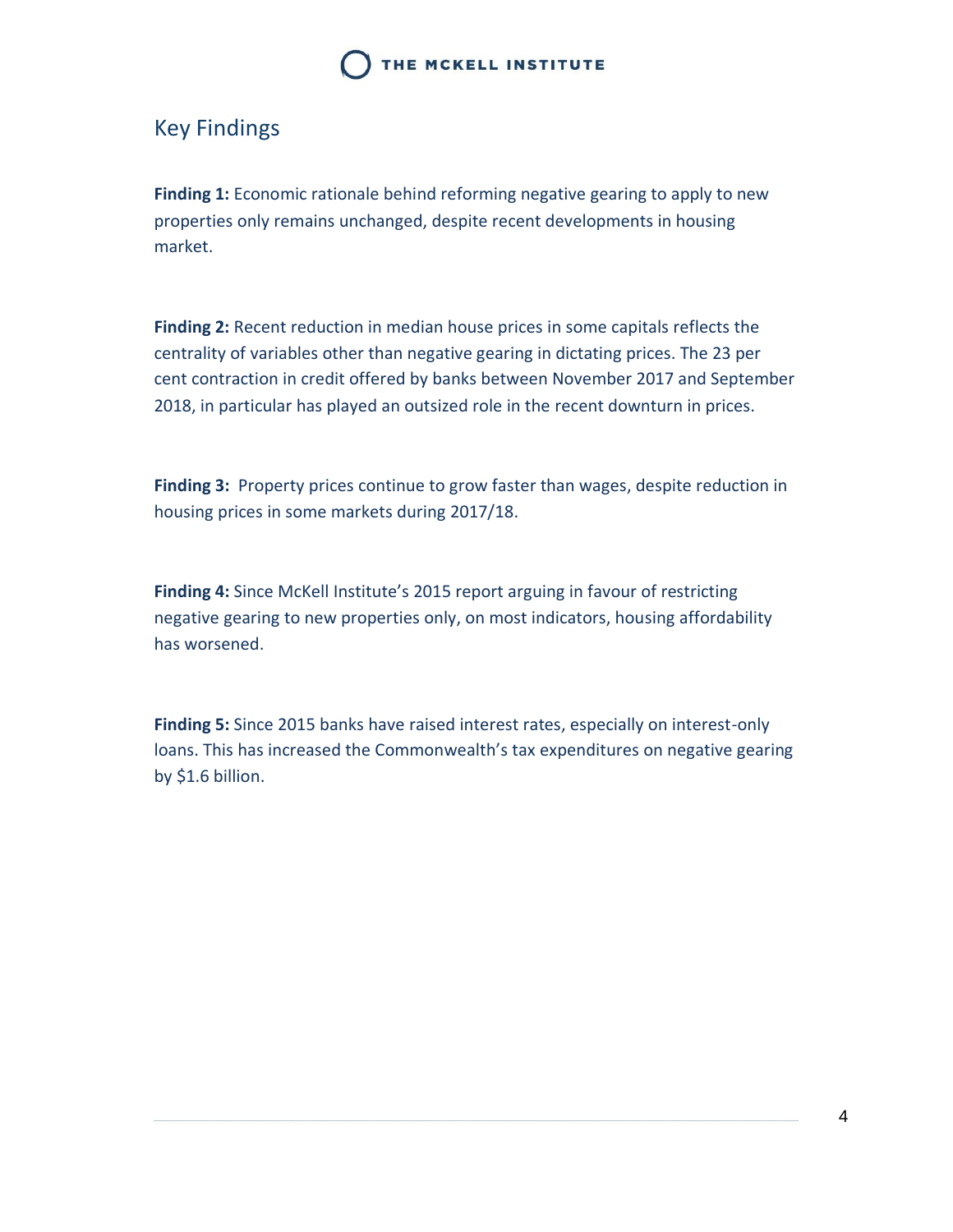## <span id="page-5-0"></span>McKell Institute's Previous Work on Negative Gearing

This report continues the McKell Institute's suite of research on negative gearing reform. In 2012, The McKell Institute's maiden report, *Homes For All*, argued strongly in favour negative gearing reform. Of the 40 recommendations tabled in that report, Recommendations 16 and 17 addressed tax concessions for property investments, finding that 'consideration should be given to the phasing out of negative gearing over the long term in relation to existing properties but perhaps retained for new properties to stimulate supply'.

Subsequently, 2015's *Switching Gears* report dived into the detail of negative gearing reform in Australia, tabling five potential options regarding negative gearing, exploring the impact of a business as usual approach, a complete abolition, and more nuanced reform options. The key recommendation from the Switching Gears report was that negative gearing should be restricted to new properties only, with existing investors grandfather as to phase in changes over time.

This option was preferable for numerous reasons. First, it would fact that it would make the 'playing field' of the housing market fairer, enabling more owner-occupiers and first home buyers into the market. Secondly, it would leverage the generous negative gearing tax concessions towards the construction of sorely needed new housing stock, to increase supply – as was argued in McKell's 2012 *Homes For All*. The key recommendation from Switching Gears was mirrored in the Federal Opposition's housing policy, which it took to the 2016 federal election and has committed to implementing if a change of government occurs at the next federal election, due in the first half of 2019.

Two addendums to *Switching Gears* have since been published. In February 2016, *Addendum I* explored the positive impacts the proposed changes to negative gearing would have on GDP growth and job creation. It found that up to 25,000 extra jobs would be created in the wake of reform, with a positive impact on economic growth more broadly. Addendum II, released in May 2016, explored the impact on house price growth under the proposed reforms. It found that house prices would continue to grow after the changes, albeit at a slightly lesser rate.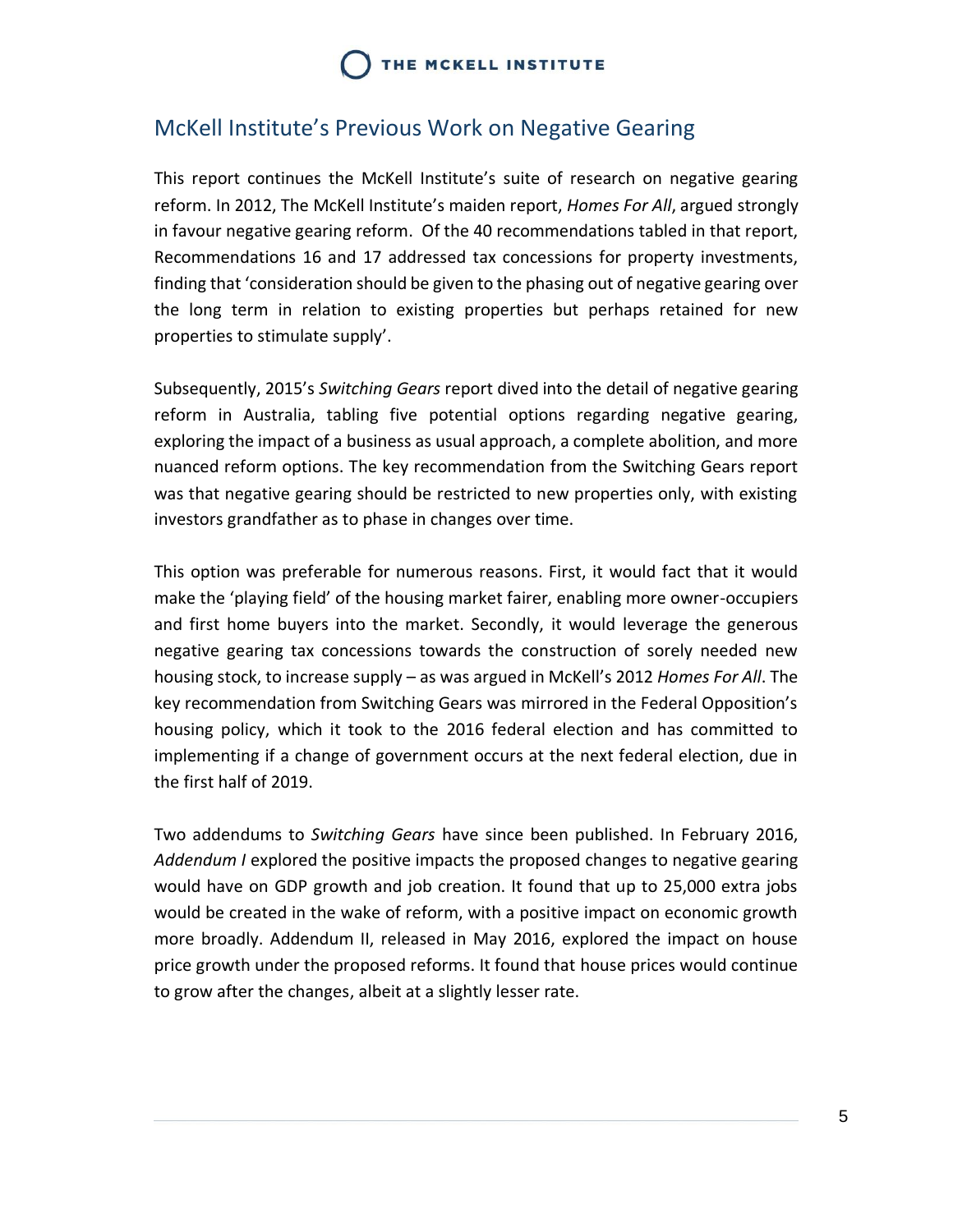# <span id="page-6-0"></span>Three key reasons for why negative gearing reform is even

### more urgent than in 2015

In June 2015, The McKell Institute released *Switching Gears*, a report which argued in favour of restricting negative gearing to new properties only. Since then, the core components of that policy have been adopted by the Federal Opposition, which has pledged to implement the reform should it form government after the next federal election, due in the first half of 2019. Since *Switching Gears* was released, opponents of the policy have cited changing dynamics in the Australian housing market as justification for not proceeding with the proposal. However, as this report finds, the key justifications for reforming negative gearing are actually stronger than when The McKell Institute's original report was released for three key reasons:

- **1. Housing is actually less affordable than in 2015, even in Sydney:** When S*witching Gears* was published in 2015, the median house price in Sydney had soared to \$880,000, a major concern for affordability. At the end of 2018, following a sharp drop in prices from the housing boom's peak, the median house price in Sydney is \$945,000. So while in 2015, the median Sydney house price was 16.9 times median income, today it is 17.2 times the median income. On most measures housing is less affordable now in Sydney and other capitals – like Melbourne and Canberra – than it was in 2015.
- **2. Negative gearing is costing the Australian taxpayer more now than it did in 2015:** Additionally, from a revenue perspective, there is arguably a greater case for reforming negative gearing to improve the Commonwealth budget bottom line now than there was in 2015. Since then, banks have raised interest rates – particularly on interest-only loans. This has had an impact on the Commonwealth's tax expenditure relating to negative gearing by \$1.6 billion.
- **3. Negative gearing reform would provide a needed boost to new housing construction:** By allowing negative gearing to continue for new construction, the reform plan is likely to boost housing stock. This is needed to keep pace with growing demand. The shift to negative gearing for new construction only may also provide incentives for state and local governments to adopt policies that increase prospects for new construction. A boost to construction would also have a positive economic effect.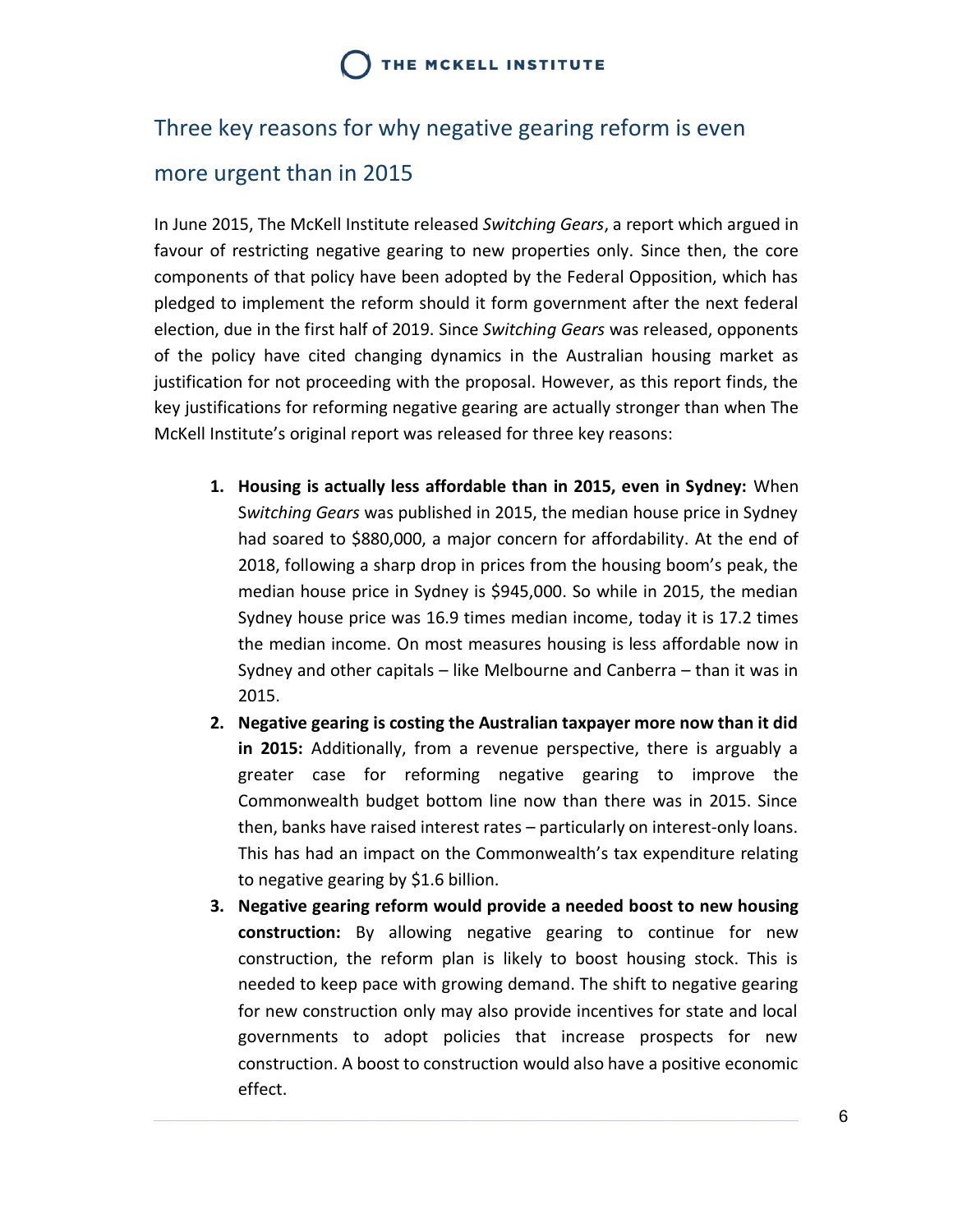## <span id="page-7-0"></span>Part 1: Recent Developments in the Australian Property Market

In 2015, *Switching Gears* outlined the case for reforming negative gearing in a sensible and targeted way. The reform approach outlined in the 2015 report considered both the existing market trends at the time of writing, and the cyclical nature of Australia's future housing market when prosecuting the case for targeting negative gearing to new properties only while grandfathering negative gearing for existing investors and property owners.

However, opponents of reforming negative gearing have cited emerging trends in Australia's housing market as reasons for the Federal Opposition to abandon its negative gearing policy – a policy that closely resembles that argued for in 2015's *Switching Gears* report. While there have been developments in Australia's housing market since 2015, the core principals and economic logic behind the reform remain unchanged. Indeed, many of the key economic indicators on housing affordability have worsened since 2015. This adds further impetus to readjusting Australia's tax policy so the housing market is open to a broader range of investors and owneroccupiers.

### <span id="page-7-1"></span>**Availability of credit had major impact on prices in late 2018**

One of the most important developments in the Australian property market is the tightening of bank credit since November 2017. In the lead up to, and wake of, the interim report from the *Royal Commission into Misconduct in the Banking, Superannuation and Financial Services Industry* banks cut back on the amount they are willing to lend to individual borrowers.

In November 2017, the banks lent \$22.23 billion for housing – the highest figure on record. In September 2018, however, the banks lent \$17.09 billion, representing a 23 per cent reduction in the monthly lending from the November 2017 peak *(Figure 1.1).*

There are a number of reasons for this. Banks have reassessed their underwriting standards, as occurs from time to time. In addition, concerns about more aggressive enforcement of the National Consumer Credit Protection Act—including a judgment against Westpac—has led banks to become stricter in assessing the non-mortgage expenses of borrowers. This secular downward shift is likely to have caused a reduction in auction clearance rates and downward price pressure. When taking a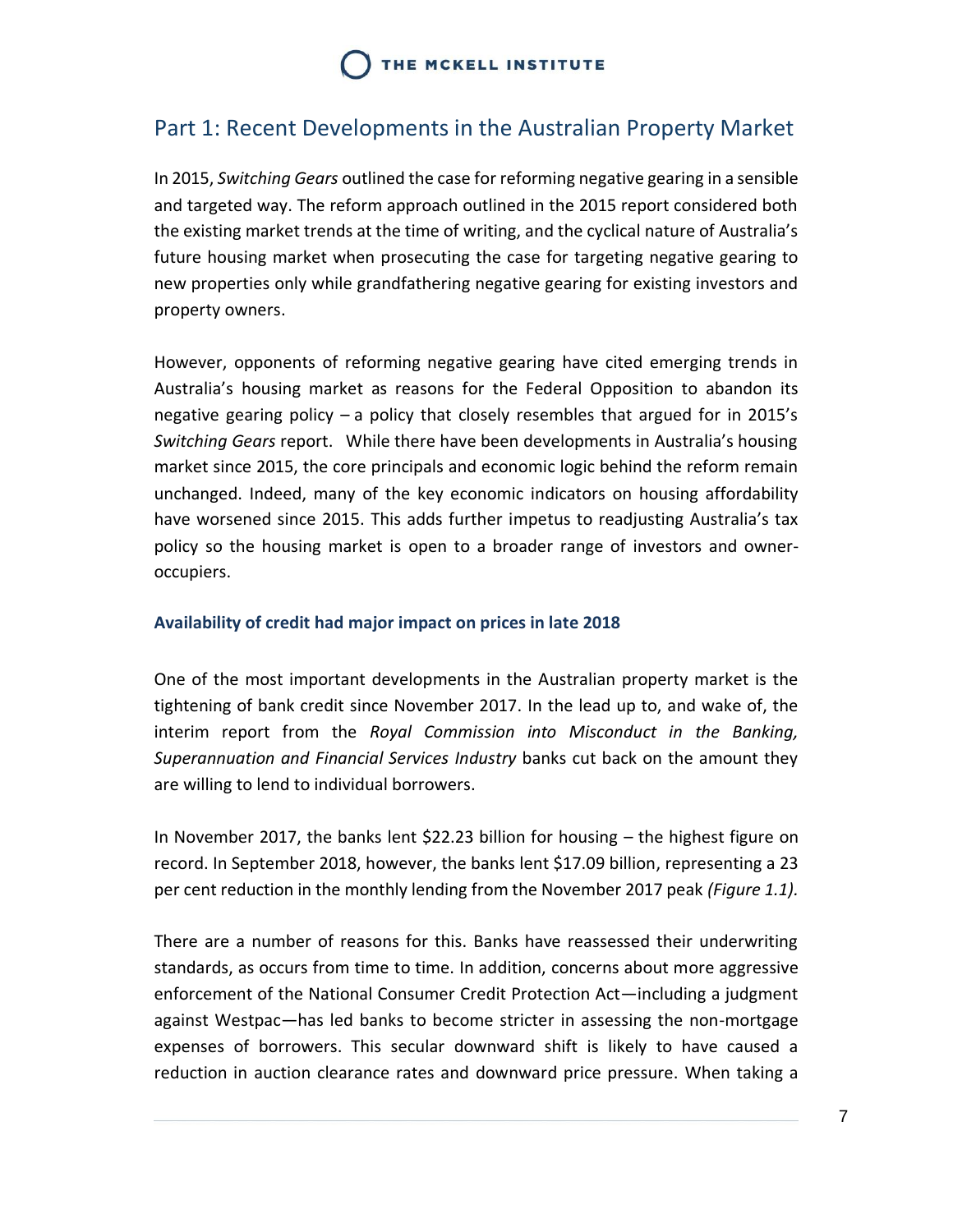long term view of the housing market, however, it is clear the availability of credit has been trending upwards over the past decade (*Figure 1.2*). Despite some volatility in month-by-month lending data, *Figure 1.2* demonstrates a continual upward trajectory of credit availability in the Australian housing market.



*Figure 1.1: Housing Finance Lent by Banks from June 2015 (release of Switching Gears) to September 2018. Source: ABS Cat. 567102*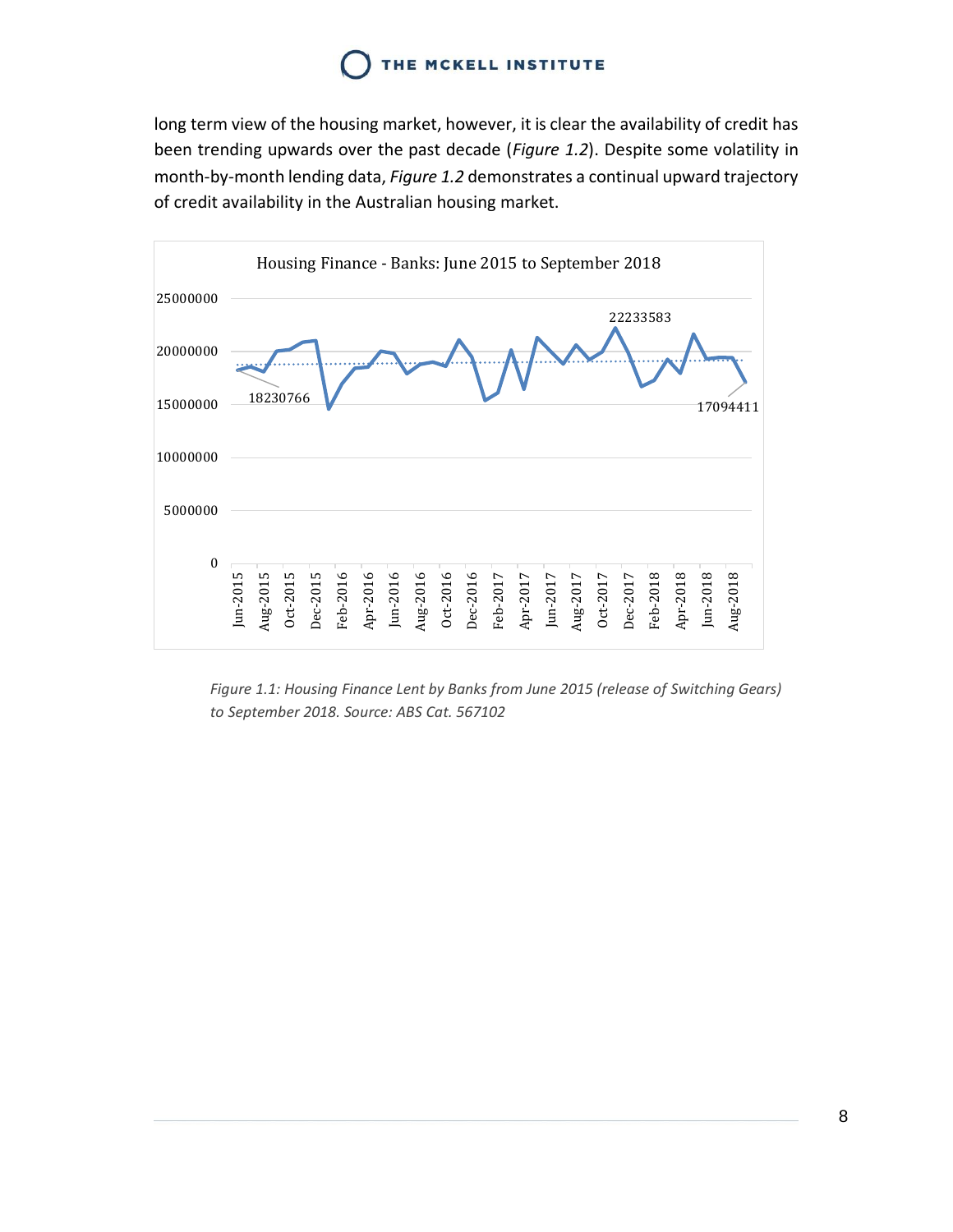

*Figure 1.2: Housing Finance Lent by Banks from June 2008 to September 2018. Source: ABS Cat. 567102*

#### <span id="page-9-0"></span>**Despite price contraction in 2018, unaffordable housing remains the norm**

There has been considerable media coverage surrounding the contraction in house prices in 2018, particularly in Australia's largest property market, Sydney. It is undoubtedly the case that prices have 'come off the boil' since their peak in June 2017, when median house prices in Sydney reached \$1.075 million, or around 19.5 times median income – an unsustainable and unaffordable level. As of September 2018, prices in Sydney had modestly reduced, with median house prices registering at \$945,000. While a notable reduction from the peak in 2017, current median house prices are still 17.2 times median income. When the McKell Institute's *Switching Gears* report was written in 2015, median house prices in Sydney were around \$880,000, or 16.9 times median income at that time. So despite the decline in prices during 2018, housing affordability in Australia's largest city is worse than when the McKell Institute first advocated for negative gearing reform in 2015.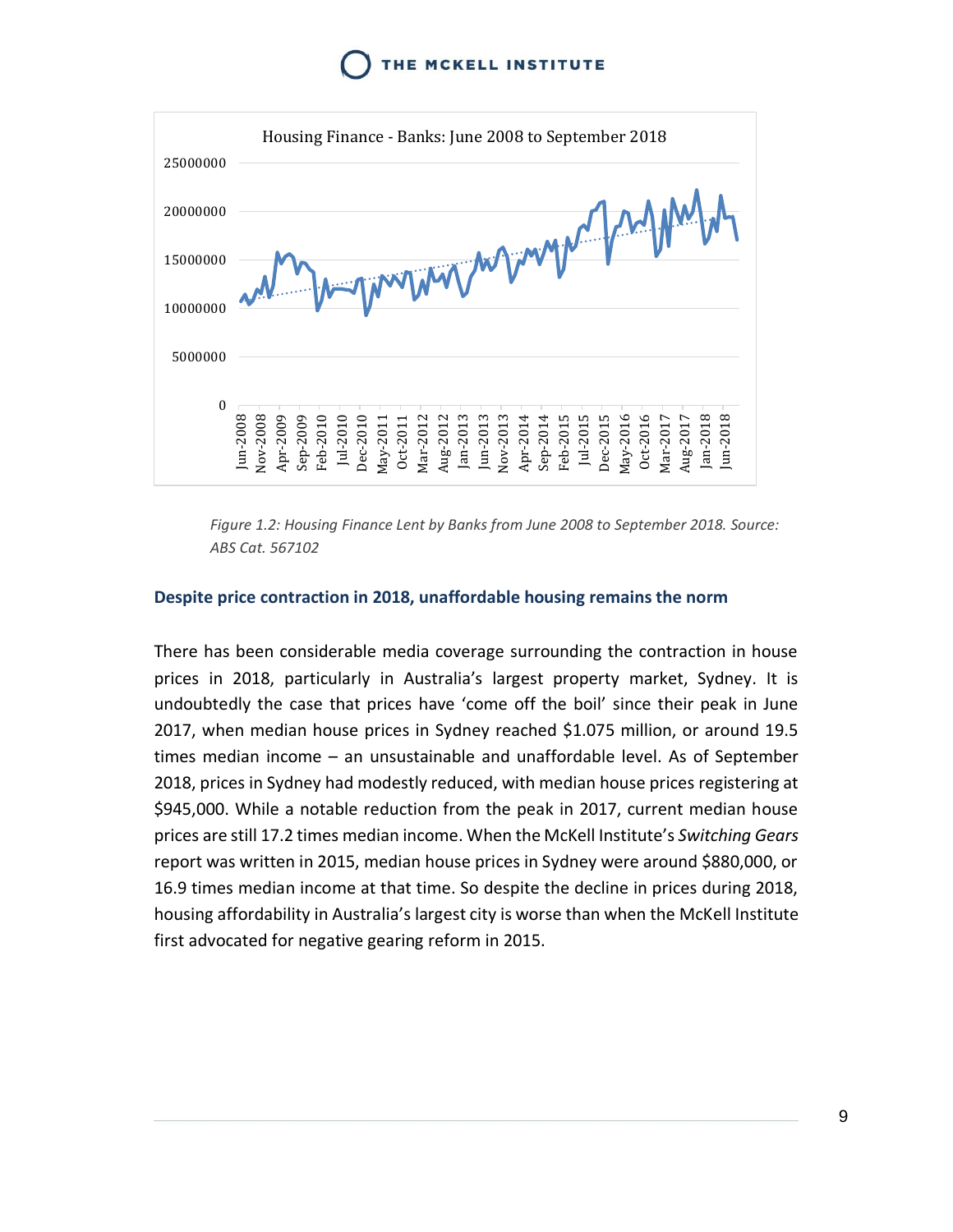

*Figure 1.3: 10 year median house price growth in Sydney. Despite the modest drop in median prices in late 2018, house prices in Sydney have nearly doubled in the 10 years to late 2018.* 

While unaffordable housing might be most acute in Sydney, it is also evident in other major cities in Australia. *Figure 1.4* tracks median house prices in Australia's eight capital cities over the past decade. While there have been some modest contractions in prices in late 2017 and into 2018, houses have continued to grow across the board. This data is relevant to the debates surrounding negative gearing, as opponents of reform have argued that the late 2017/2018 contraction negate the need for negative gearing reform. However, as with any substantive reform, a long-term view needs to be adopted. Despite the recent decline in prices – led by declines in Sydney – house prices continue to trend upward over the longer term. Even in the shorter term, this remains true. Since 2015 when McKell Institute's *Switching Gears* was released, prices have continued to trend upwards in every Australian jurisdiction (see *Figure 1.5*).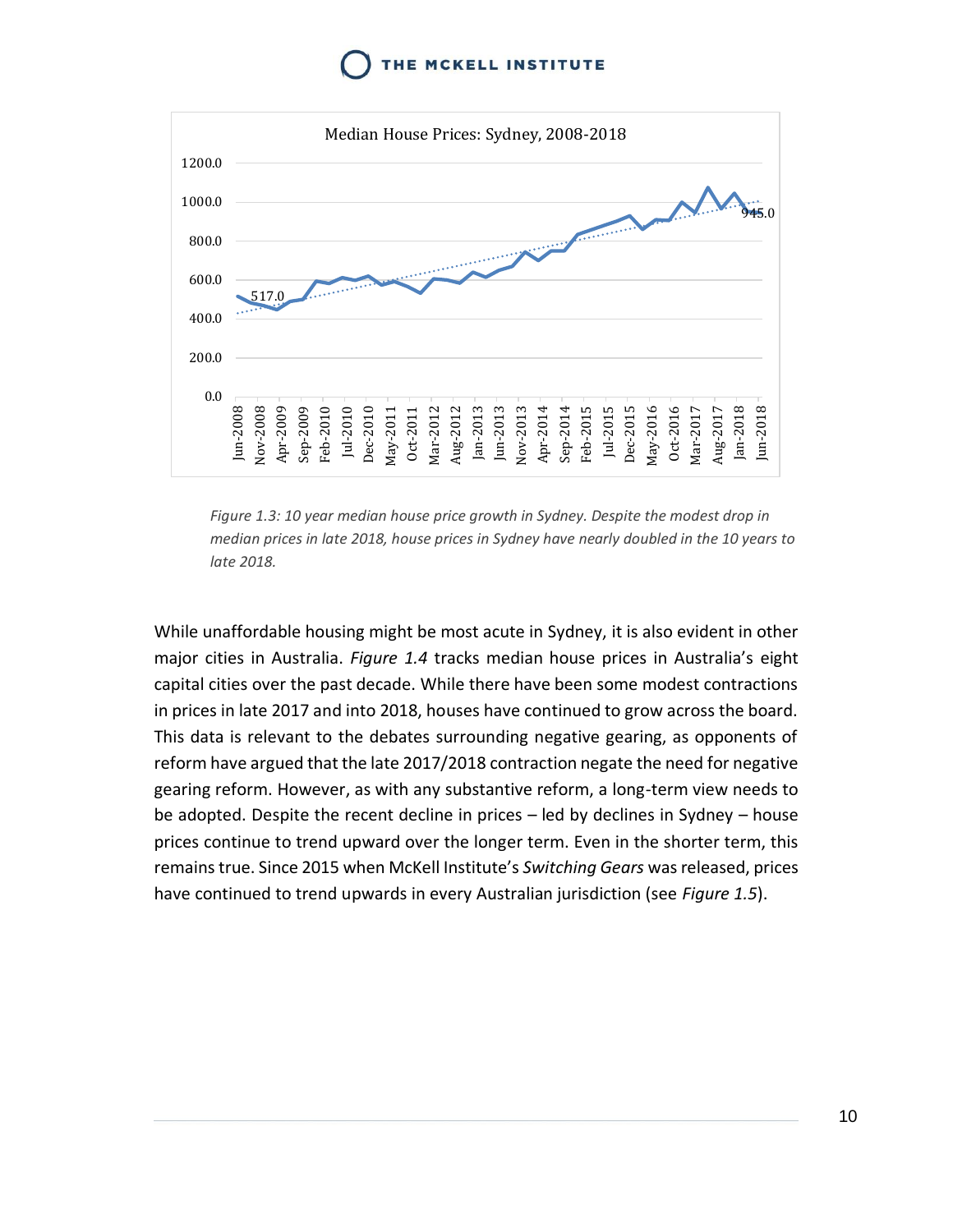

*Figure 1.4: Median House Price Growth in Australian Capitals Since June 2008. Source: ABS Cat. 641604*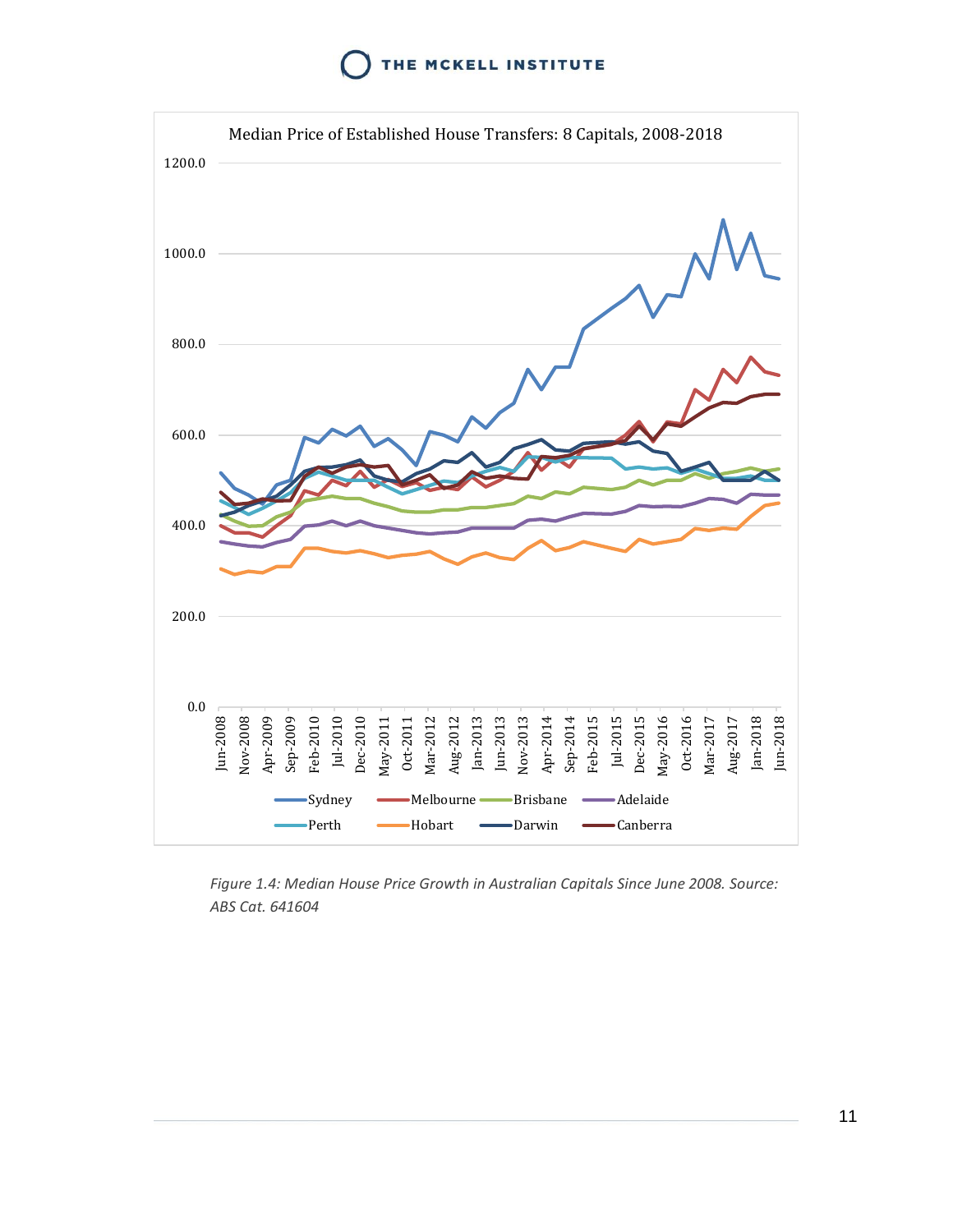

*Figure 1.5: Median House Price Growth in Australian Capitals Since June 2015 (Release of Switching Gears). Source: ABS Cat. 641604*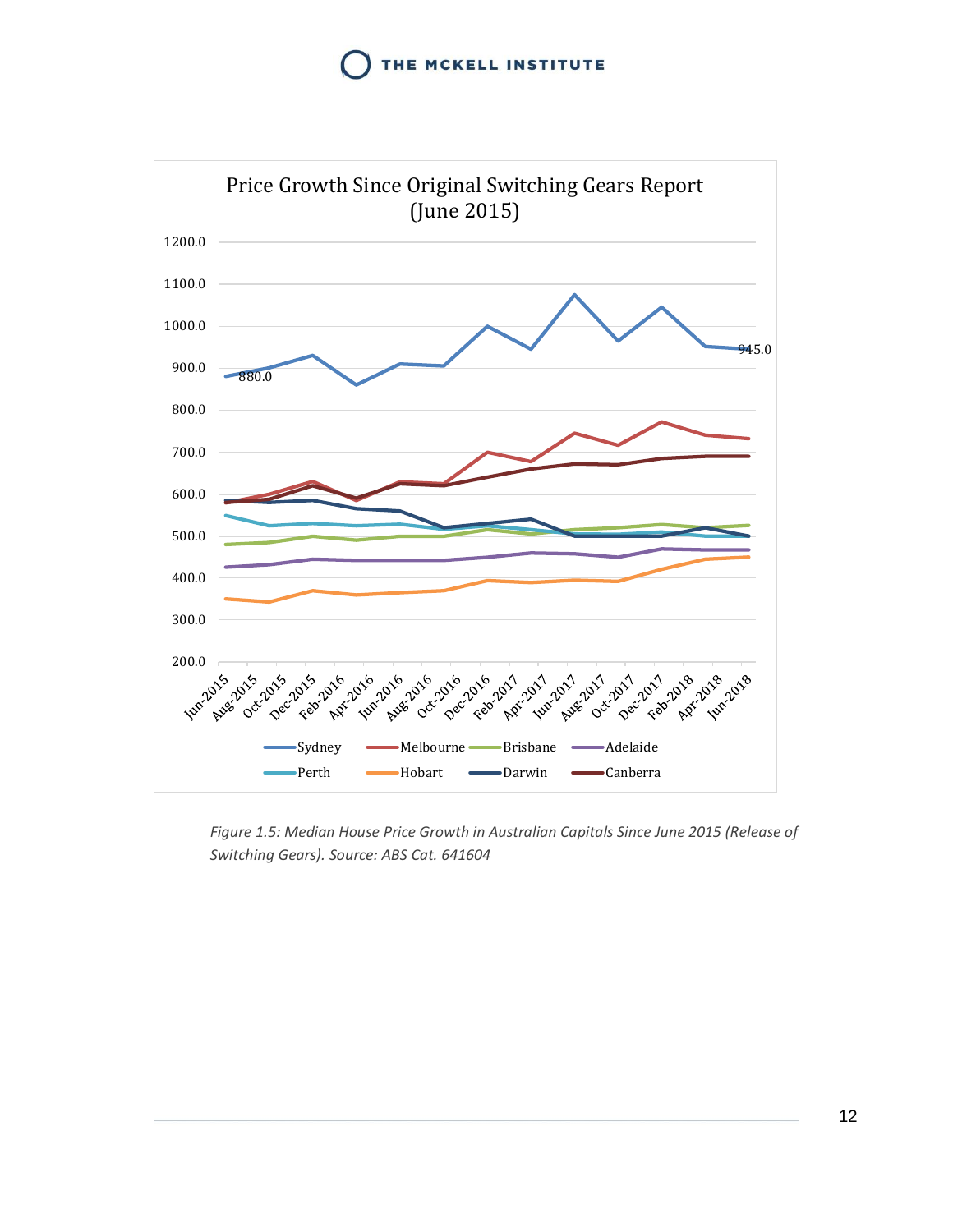| <b>HOUSES</b>   | SEPTEMBER 2018      |              | JUNE 2015 (Switching Gears release) |                    |
|-----------------|---------------------|--------------|-------------------------------------|--------------------|
|                 | <b>Median House</b> | Price/Income | <b>Median House</b>                 | Price/Income Ratio |
|                 | Price               | Ratio        | Price                               |                    |
| Sydney          | \$945,000.00        | 17.16        | \$880,000.00                        | 16.92              |
| Rest of NSW     | \$470,000.00        | 8.54         | \$397,500.00                        | 7.64               |
| Melbourne       | \$732,000.00        | 13.29        | \$579,000.00                        | 11.13              |
| Rest of VIC     | \$353,000.00        | 6.41         | \$299,000.00                        | 5.75               |
| <b>Brisbane</b> | \$525,700.00        | 9.55         | \$480,000.00                        | 9.23               |
| Rest of QLD     | \$430,000.00        | 7.81         | \$420,000.00                        | 8.08               |
| Adelaide        | \$467,500.00        | 8.49         | \$426,000.00                        | 8.19               |
| Rest of SA      | \$275,000.00        | 4.99         | \$257,000.00                        | 4.94               |
| Perth           | \$500,000.00        | 9.08         | \$549,000.00                        | 10.55              |
| Rest of WA      | \$310,000.00        | 5.62         | \$372,000.00                        | 7.15               |
| Hobart          | \$450,000.00        | 8.17         | \$350,000.00                        | 6.73               |
| Rest of TAS     | \$295,000.00        | 5.35         | \$254,000.00                        | 4.88               |
| Darwin          | \$500,000.00        | 9.08         | \$585,000.00                        | 11.25              |
| Rest of NT      | \$421,300.00        | 7.65         | \$450,000.00                        | 8.65               |
| Canberra        | \$690,000.00        | 12.53        | \$580,000.00                        | 11.15              |

#### <span id="page-13-0"></span>**The Price to Income Ratio for Houses Continues to Get Worse**

*Figure 1.6: Price-to-income ratio for established houses, capital cities and states, 2015 and 2018. Source: ABS Cat. 641604*

Alarmingly, housing price to income ratios remain uncomfortably high in much of Australia – particularly in capital cities. This has, in fact, got worse in Australia's major cities, with the notable exception of Perth and Darwin, since 2015. *Figure 1.7* explores the same ratio when it comes to attached dwellings, which include apartments and units. Predictably, attached dwellings are considerably more affordable than houses, and have in Brisbane, Sydney, Perth, Darwin and Canberra become moderately more affordable since the *Switching Gears* report was released in 2015. However, in Melbourne, Hobart and Adelaide, the price-income ratio has widened since 2015, putting attached dwelling ownership further out of reach for residents in those jurisdictions.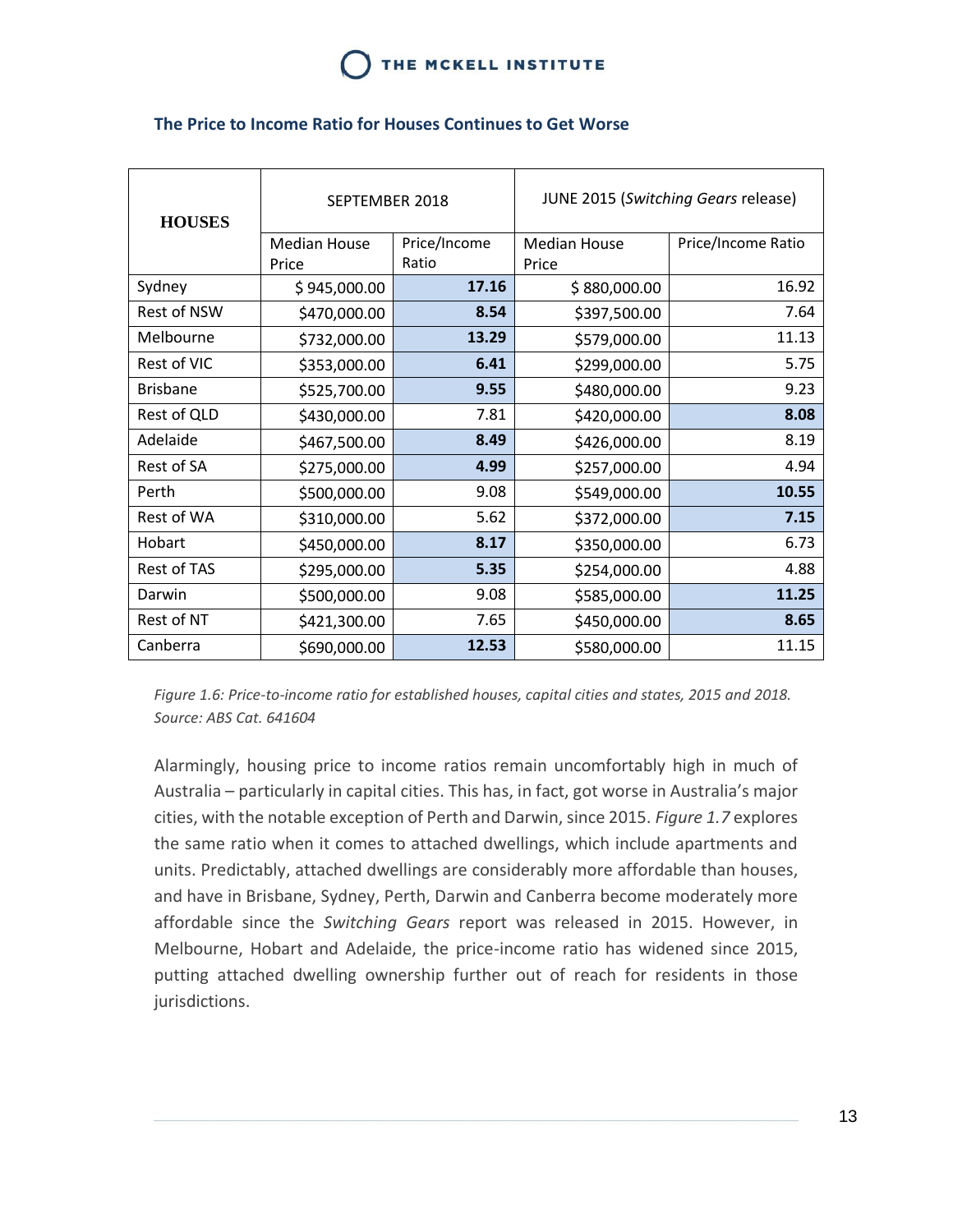### <span id="page-14-0"></span>**Attached dwellings modestly more affordable in some cities**

| <b>Attached</b>    | SEPTEMBER 2018        |              | JUNE 2015 (Switching Gears release) |              |
|--------------------|-----------------------|--------------|-------------------------------------|--------------|
| <b>Dwellings</b>   | Median Attached       | Price/Income | Median Attached                     | Price/Income |
|                    | <b>Dwelling Price</b> | Ratio        | <b>Dwelling Price</b>               | Ratio        |
| Sydney             | \$710,000             | 12.89        | \$675,000                           | 12.98        |
| <b>Rest of NSW</b> | \$390,000             | 7.08         | \$351,800                           | 6.76         |
| Melbourne          | \$550,000             | 9.99         | \$507,000                           | 9.75         |
| Rest of VIC        | \$280,000             | 5.09         | \$250,000                           | 4.80         |
| <b>Brisbane</b>    | \$398,000             | 7.23         | \$410,000                           | 7.88         |
| Rest of QLD        | \$385,000             | 6.99         | \$350,000                           | 6.73         |
| Adelaide           | \$373,800             | 6.79         | \$345,000                           | 6.63         |
| Rest of SA         | \$182,000             | 3.31         | \$275,000                           | 5.28         |
| Perth              | \$410,000             | 7.45         | \$440,000                           | 8.46         |
| Rest of WA         | \$210,000             | 3.81         | \$320,000                           | 6.15         |
| Hobart             | \$355,000             | 6.45         | \$283,800                           | 5.45         |
| <b>Rest of TAS</b> | \$240,000             | 4.36         | \$225,000                           | 4.33         |
| Darwin             | \$361,000             | 6.56         | \$435,000                           | 8.36         |
| Rest of NT         | \$345,000             | 6.27         | \$325,000                           | 6.25         |
| Canberra           | \$430,000             | 7.81         | \$430,000                           | 8.27         |

*Figure 1.7: Price-to-income ratio for attached dwellings, capital cities and states, 2015 and 2018. Source: ABS Cat. 641604*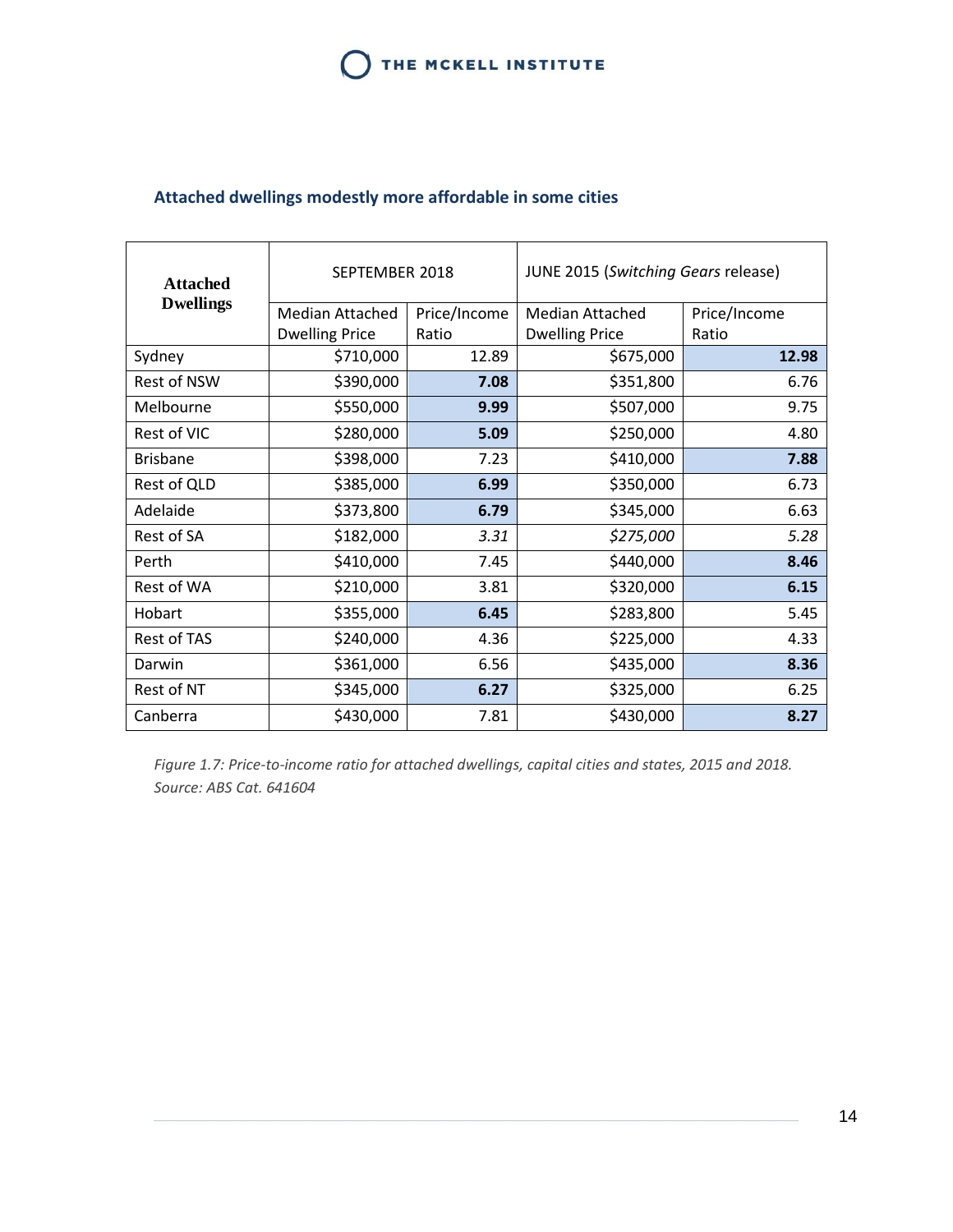



#### <span id="page-15-0"></span>**Rate of first home buyers entering market has flatlined**

*Figure 1.8: First Home Buyers Compared with Non-First Home Buyers, Monthly Figures from June 2015 (Release of Switching Gears) to September 2018. Source: ABS Cat. 560909*

First home buyers continue to occupy only a small percentage of the market. In September 2018, a total of 48,165 properties were transferred. 8,963 were bought by first home buyers, with 39,472 purchased by non-first home buyers (a figure which includes investors and owner-occupiers). In September, non-first home buyers purchased 81.95 per cent of properties transferred during that month.

|          | <b>First Home Buyers</b> | <b>Non-First Home Buyers</b> Total |       |
|----------|--------------------------|------------------------------------|-------|
| Sep-18   | 8693                     | 39472                              | 48165 |
| Per Cent | 18.05                    | 81.95                              | 100   |

*Figure 1.9: First Home Buyers Compared with Non-First Home Buyers, September 2018.*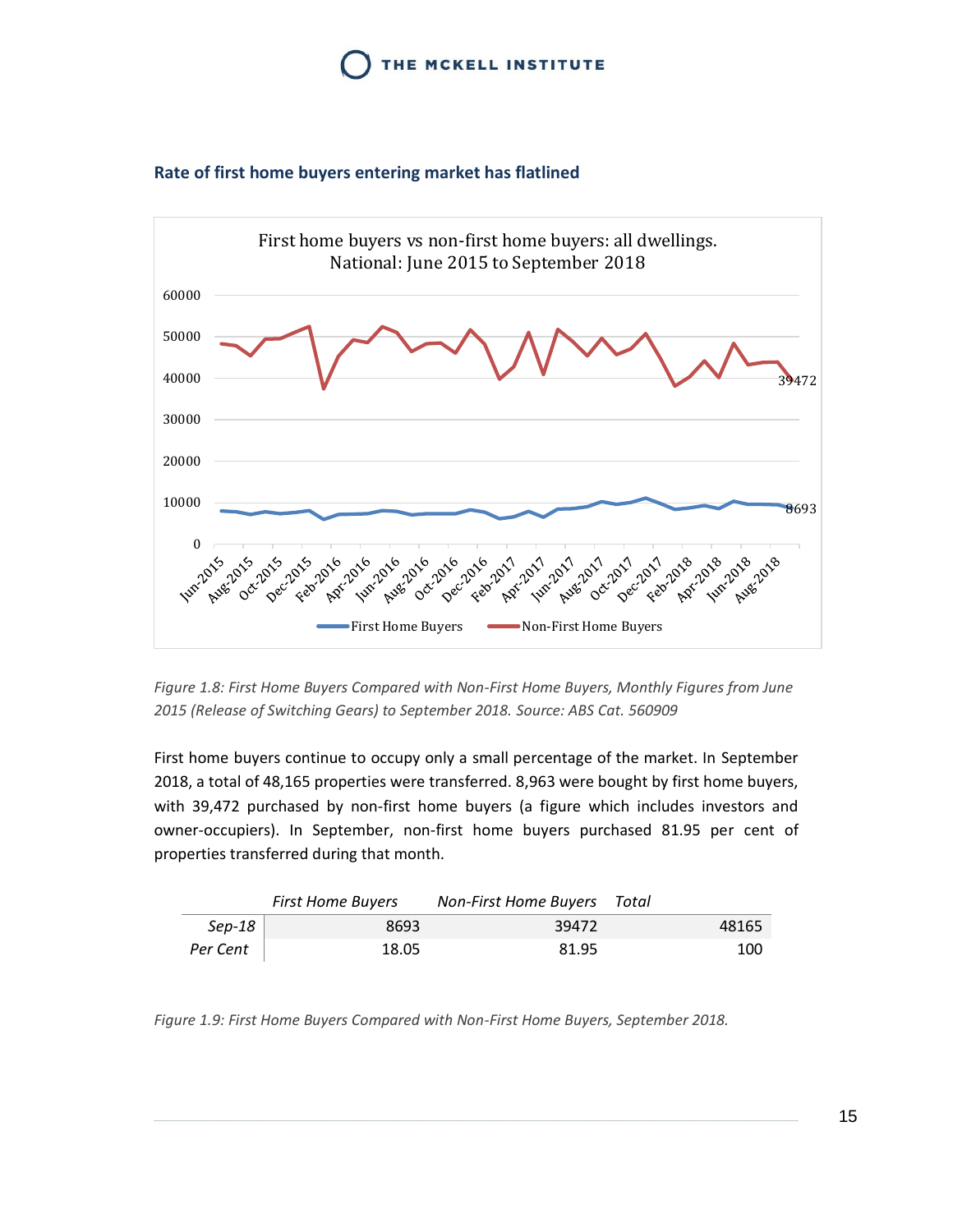#### <span id="page-16-0"></span>**Wages still growing slower than property prices**



*Figure 1.10: Wage Price Index Compared with Property Price Index, 2008-2018. The PPI continues to grow at a faster pace than the WPI, despite modest downturn in property prices in 2018. Source: ABS Cats. 634501, 641601*

Despite a recent reduction in median property prices in some of Australia's major property markets, housing unaffordability continues to trend upwards. *Figure 1.10* compares the growth rates of the Wage Price Index (WPI) with the Property Price Index (PPI) over the past decade. While the PPI begins to level out as of early 2017, the WPI is growing slowly to a point that it would take years before it reaches PPI. Simply, wage growth is not keeping pace with the growth in property prices, particularly when a long-term view is taken. Correcting this trajectory requires policy that aims towards improving wage growth throughout the economy, as well as keeping a lid on excessive price rises in the housing sector, much of which is caused by speculative investments on existing housing stock, and the inadequate construction of new housing supply.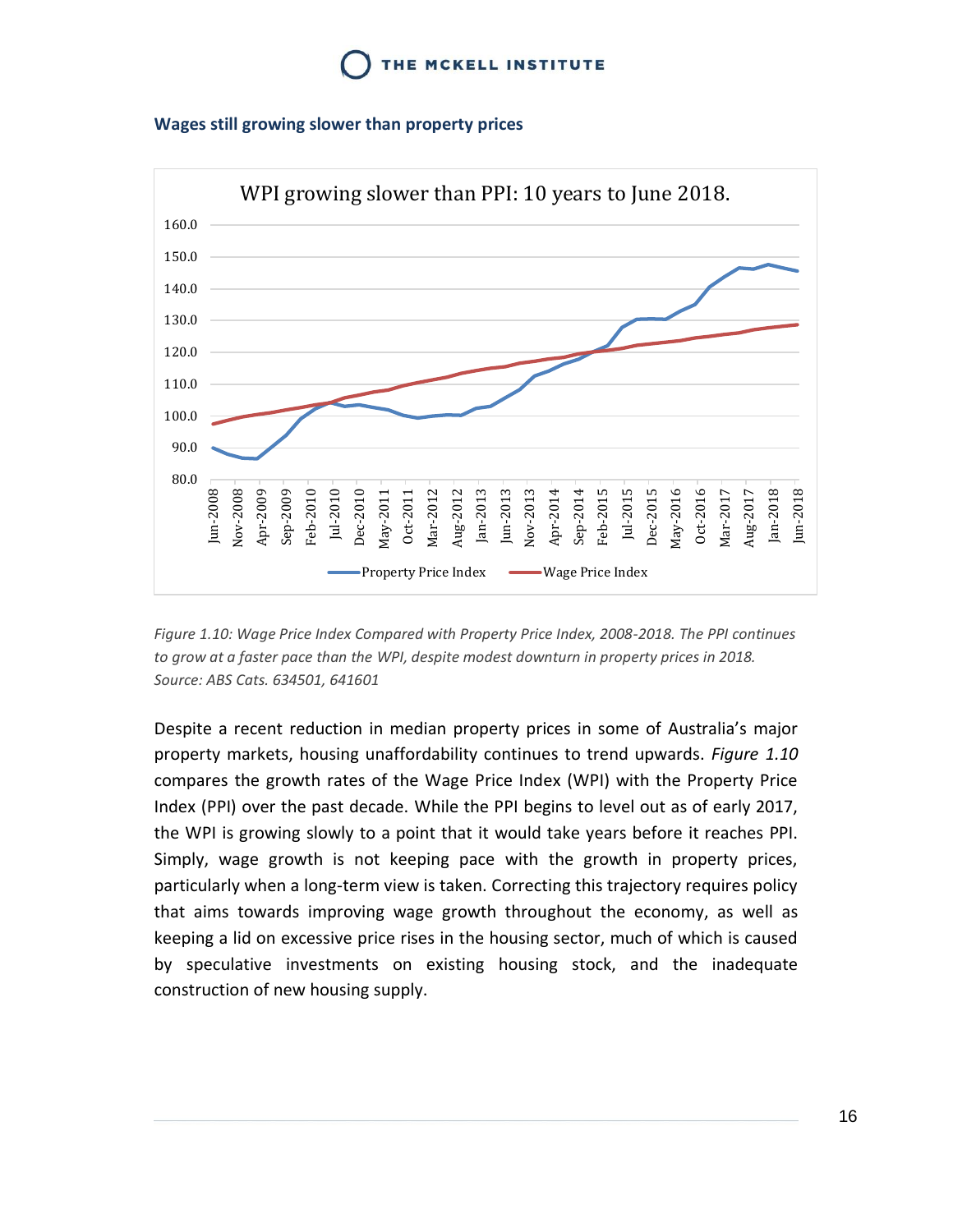#### <span id="page-17-0"></span>**Less than 6 per cent of property purchases are new dwellings**



*Figure 1.11: Value of new and established dwellings purchased, time series, 2008-2018. Source: ABS Cat. 5609*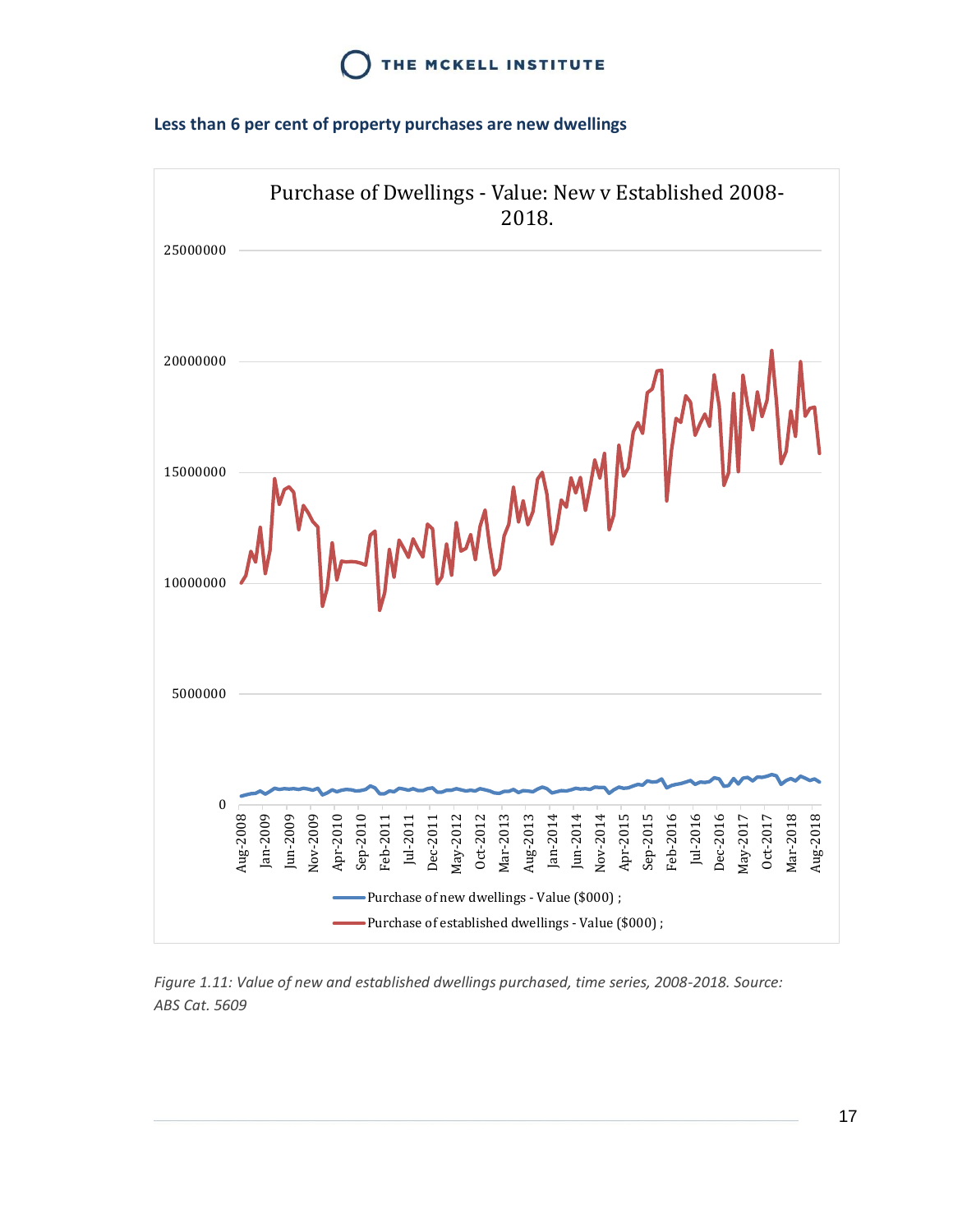

Figure 1.12: Number of new and established dwellings purchased, time series, 2008-2018. Source: ABS Cat. 5609

In August 2018, \$15.8 billion worth of established dwellings were purchased, compared with slightly over \$1.03 billion in new dwellings. While 2,539 new dwellings were purchased in this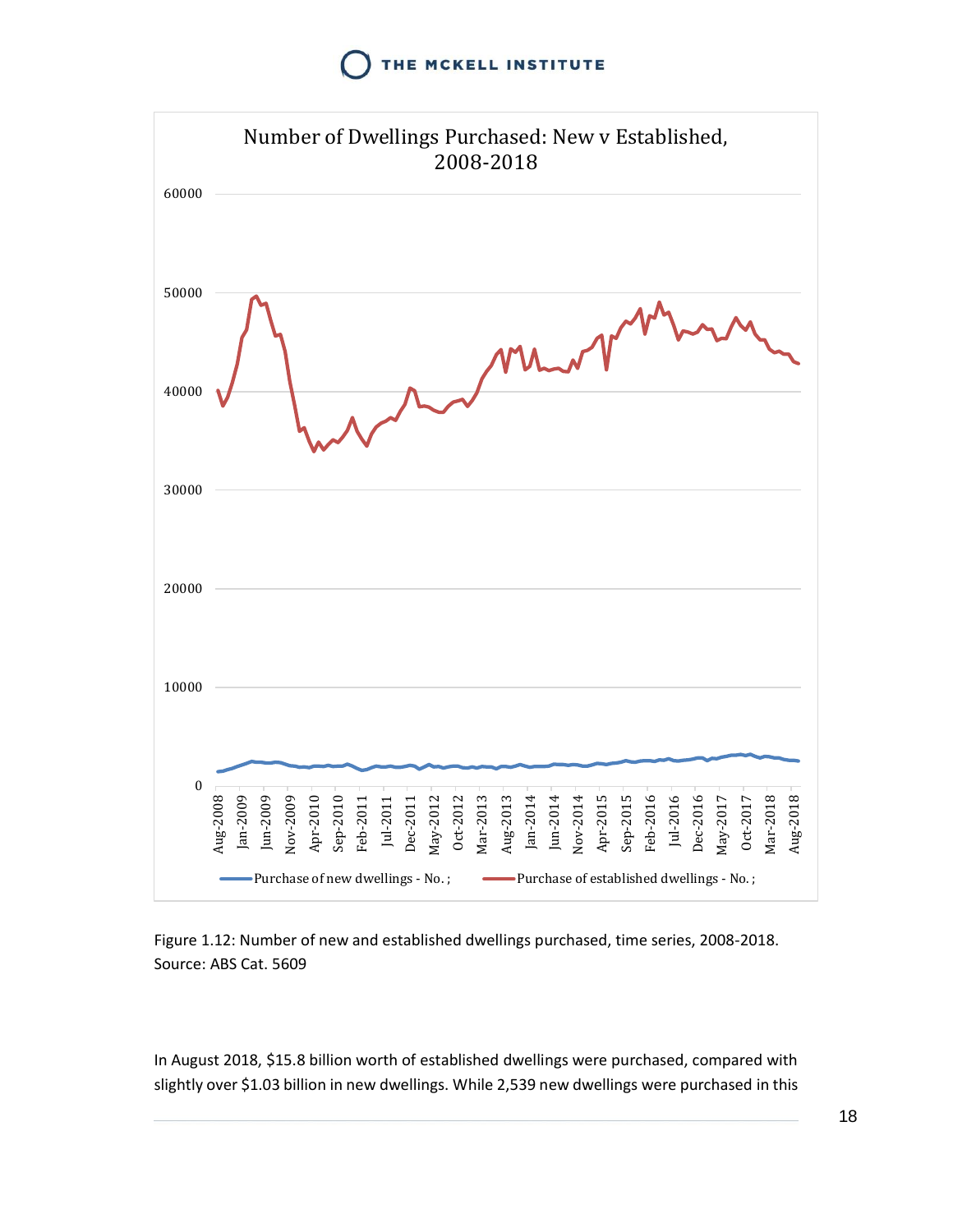period, 42,824 established dwellings also changed hands. This means just 5.92% of dwelling purchases are new housing stock. This rate has remained steady for a decade, as *Figure 1.12* demonstrates, and has exacerbated the current housing affordability challenge, particularly for first home buyers, who have been locked out of the market to a significant degree.



*Figure 1.13: Number of new dwellings constructed: !0 years to September 2018. Source: ABS Cat 560901*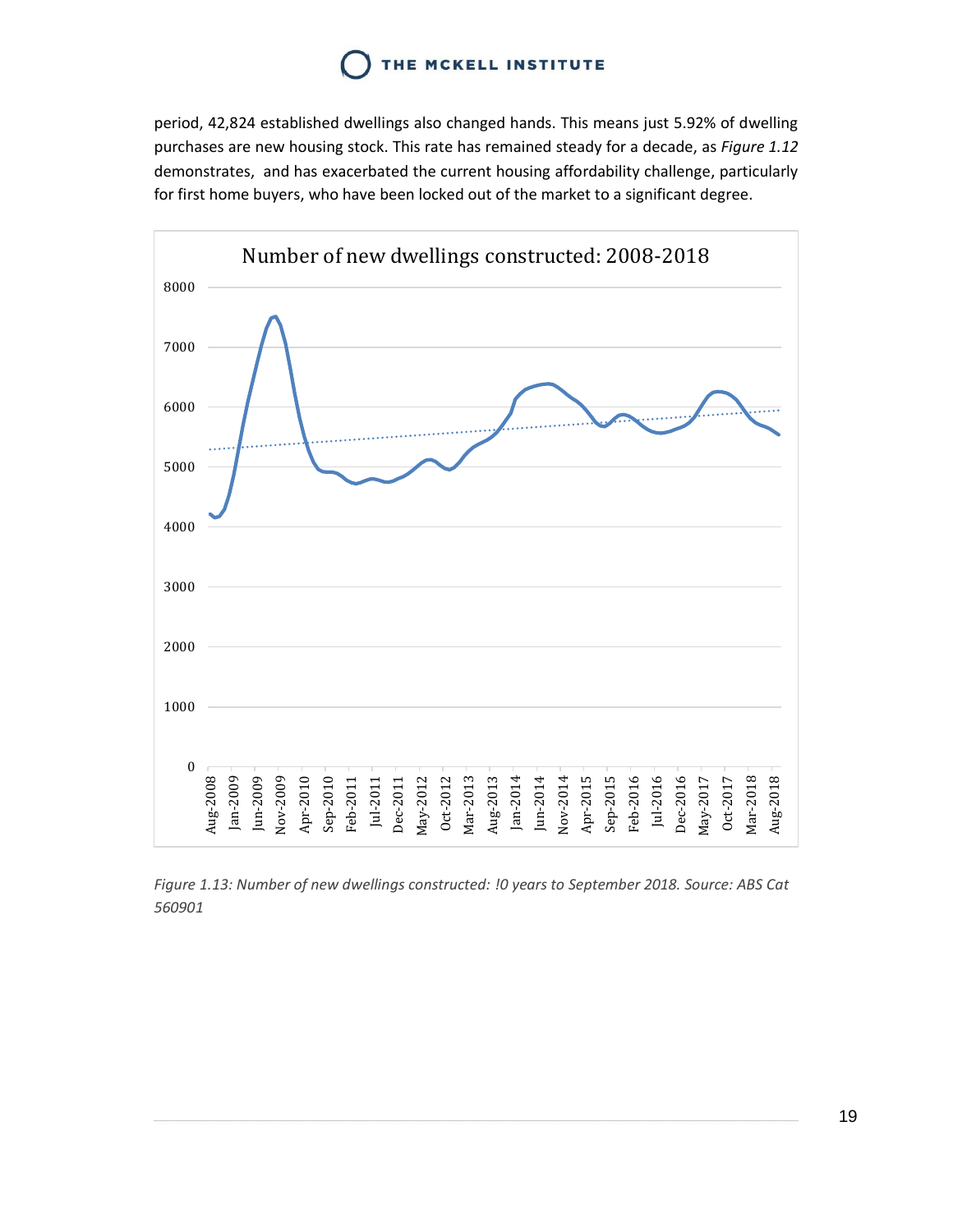

*Figure 1.14: Loans to established dwellings, new dwellings and construction of dwellings, 2008- 2018. Source: ABS Cat 560901*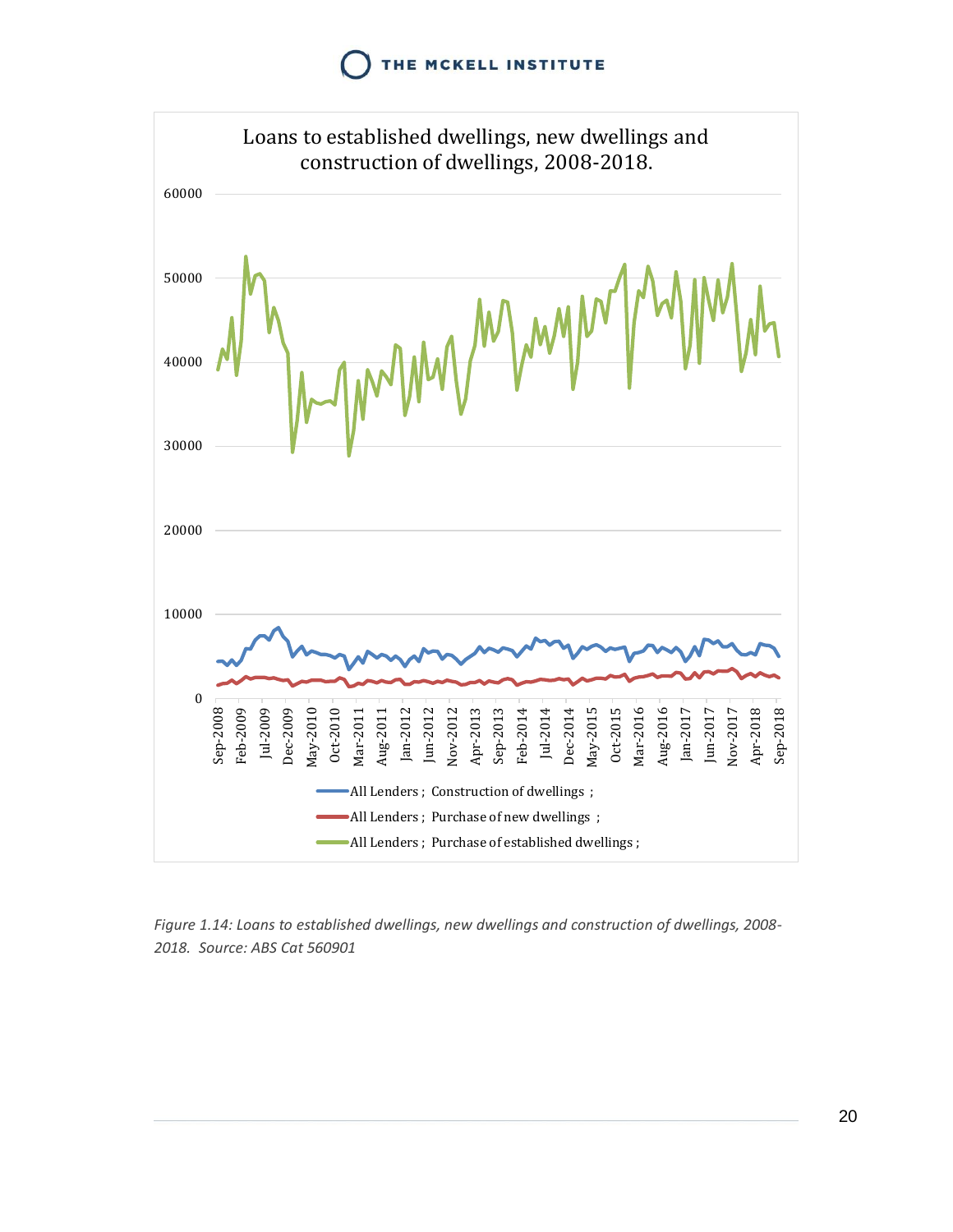## <span id="page-21-0"></span>Part 2: Understanding Negative Gearing's Influence on Prices

There are three aspects of property price that are important: price stability, the overall level of house prices, and the impact on rents.

As outlined in *Switching Gears*, negative gearing creates financial instability, with a significant number of people owning three or more investment properties (118,412 in the 2014-15 tax year). In the same year the number of people owning five or more investment properties was 19,254. In the 2015-16 tax year the number of people owning three or more investments properties grew to 122,696 and those with six or more to 20.023.iii

As the Reserve Bank of Australia has observed<sup>iv</sup>

*Given the strong growth in investor housing credit and riskier types of borrowing over this period, investors with multiple properties have likely contributed to higher risk.*

Negative gearing fuels this financial risk and creates the potential for systemic problems. Transitioning away from negative gearing with existing properties grandfathered would help mitigate such risks to investors and financial institutions.

There have also been questions raised about the price level of existing houses and the impact on rents. The claim that Treasurer Frydenberg has made is best summarised by the following quote on Radio 2GB<sup>V</sup>

> *Labor's policy will make sure that people who own their home will see the value of their home be less, and fall and if they rent their home, their rent will go up as a result of Labor's policy.*

#### <span id="page-21-1"></span>The Demand Shift: Getting More Owner-Occupiers into the Market

The Treasurer's claim about falling house pricesis based on the assumption that fewer investors will compete for existing properties. There are two problems with this claim. The first is one of composition. By levelling the playing field between owner-occupiers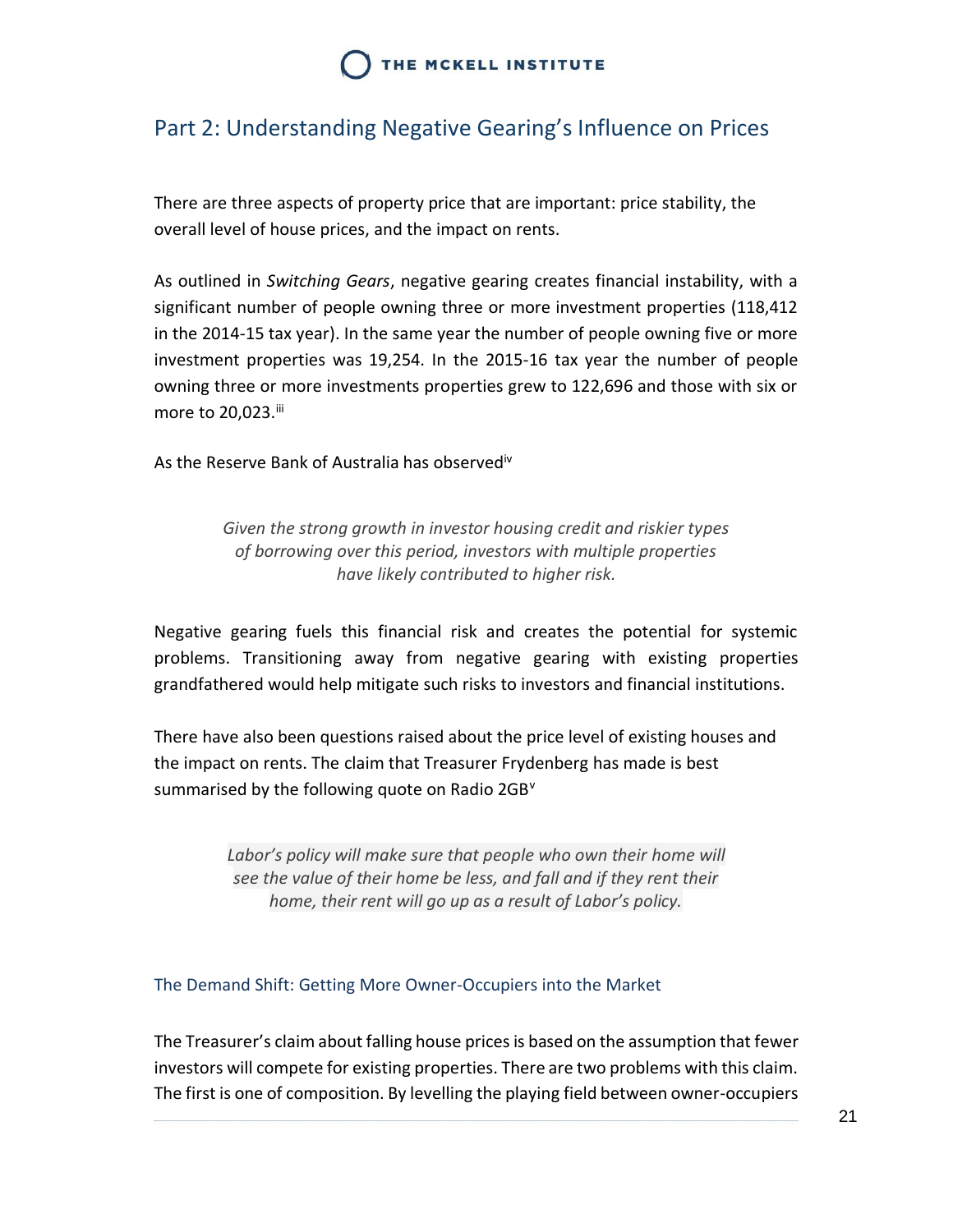and investors there will be more owner-occupiers actively in the market. Given the pent-up demand that has come from years of strong investor demand this effect could be substantial, and it would serve to push up prices, all else equal.

The second problem is one of magnitude. It is well known from auction theory that the price an asset is sold for in a first-price auction is equal to the valuation of the second-highest bidder.<sup>vi</sup> Since bidders valuations have an idiosyncratic componentsome people value certain attributes in a property differently that others—this implies that once there are several bidders, adding additional bidders may not lead to a significant increase in selling price. Correspondingly, some investors leaving the market may not lead to significant decrease in selling price.<sup>vii</sup>

Taken together these two effects suggest it is far from clear that prices will fall as a result of transitioning away smoothly from negative gearing. It should also be remembered that because of the grandfathering provisions, existing investors will enjoy their tax shield until they sell the property.

#### <span id="page-22-0"></span>What are the major drivers of prices?

As recent history has shown, the biggest drivers of house prices are factors such as: interest rates, the availability of credit, real wages growth, and the balance between housing supply and demand.

House prices in Darwin have fallen 12% in the last year, but risen 19% in Hobart neither of which were due to negative gearing, but to the broader factors such as credit availability and the balance between supply and demand. The end of the Liquefied Natural Gas (LNG) construction boom in the Northern Territory is widely seen as an important factor in the price drops in the Darwin market.<sup>viii</sup> The end of the mining boom is rightly seen as having played a similar role in Perth property prices.ix

By comparison, the changes to negative gearing proposed by the McKell Institute and now the Australian Labor Party, have been calibrated to have a modest impact on prices. The grandfathering provisions are a key component of this.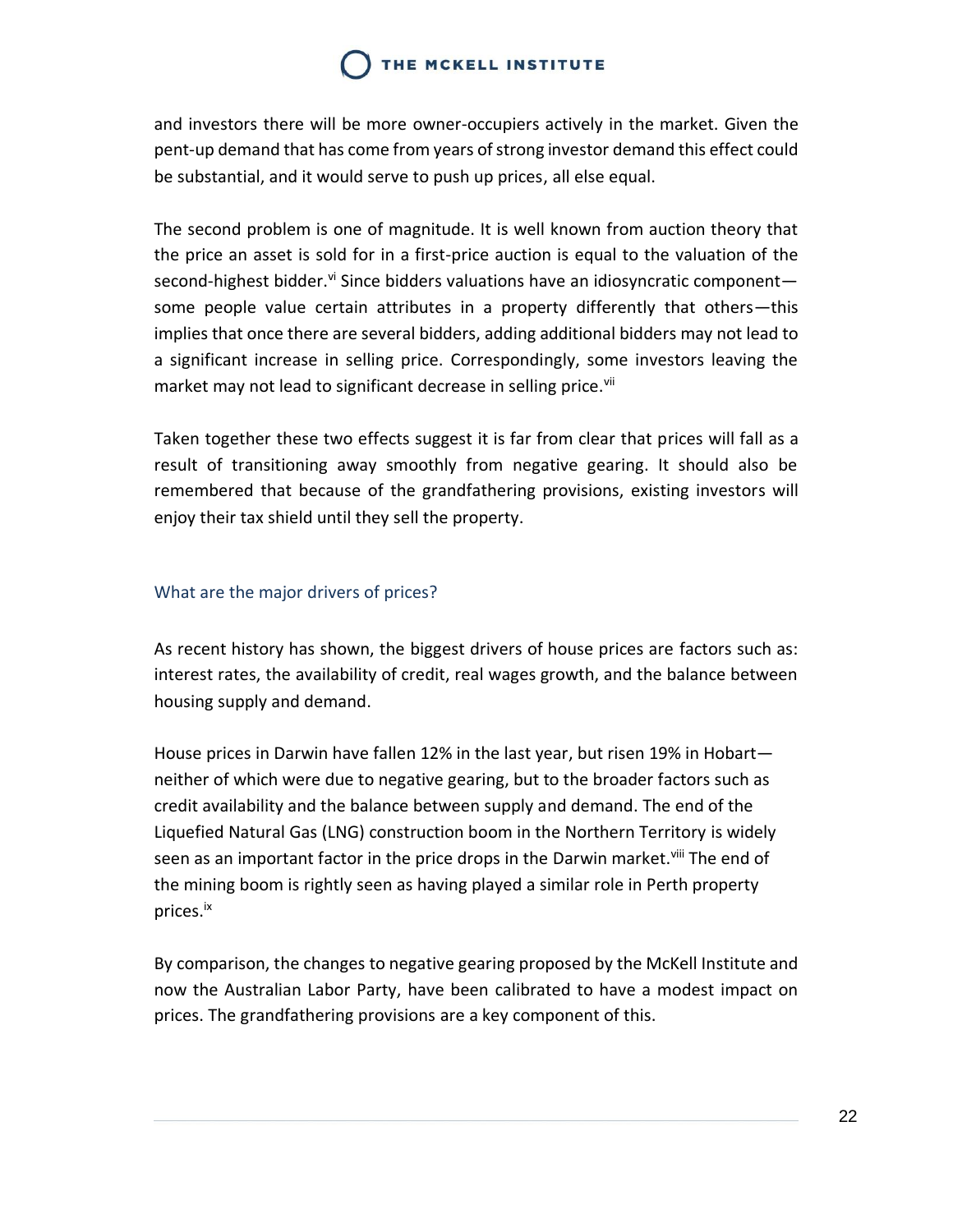However, the changes will have an important set of effects: levelling the playing field between owner-occupiers and investors, improving financial stability, and boosting the federal budget bottom line.

### <span id="page-23-0"></span>The drivers of rental prices

As noted in *Switching Gears*, the vacancy rate for rental properties is a good indicator of rents. Locking potential owner-occupiers out of the housing market by tilting the playing field in favour of investors does not help housing supply. By contrast, levelling the playing field on the large stock of existing dwellings but providing negative gearing for new construction has a positive impact on supply and puts downward pressure on rents.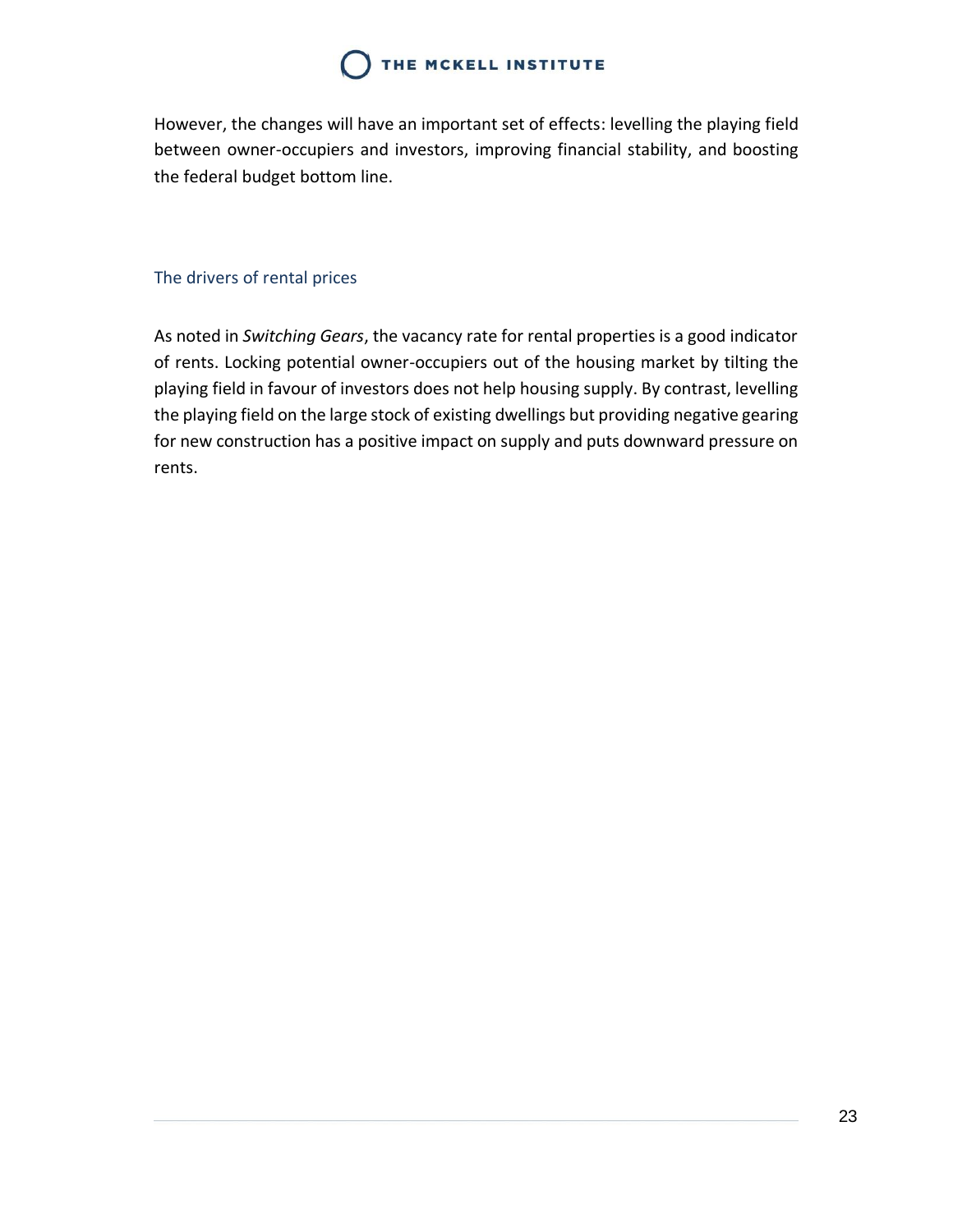# <span id="page-24-0"></span>Part 3: The Economic Logic for Reforming Negative Gearing

### Remains Clear

There continues to be a strong economic logic for reforming negative gearing and this logic has not been affected by recent price declines. As emphasised above, prices and price-to-income ratios remain high by historical and international standards.

There has certainly been a decline in house prices, particularly in Sydney and Melbourne, in the second half of 2018. However, property prices remain significantly higher than when the original *Switching Gears* report was released in 2015. House prices in Sydney—where the reduction in prices has been most evident—have, in fact, returned to prices seen as recently as early 2017.

The argument that the recent decline in house prices is a case against reforming negative gearing is illogical and has no basis in fact.

#### <span id="page-24-1"></span>Levelling a Still-Uneven Playing Field

If negative gearing is maintained for existing properties, then owner-occupiers particularly first-home buyers—will continue to be at a competitive disadvantage relative to investors. The tax shield that comes from negative gearing is a powerful advantage for investors and one that is not enjoyed in most comparable jurisdictions.

The advantage that negative gearing hands to investors has been a major contributor to the housing affordability crisis in Australia.

### <span id="page-24-2"></span>An Increasingly Positive Budgetary Impact

The Parliamentary Budget Office costings for the Labor policy estimated that the combined negative gearing and capital tax gains reforms would "improve the underlying cash and fiscal balances by…\$1.4 billion in 2019-2020, rising to a \$7.7 billion improvement in the budget balances in 2026-27"<sup>x</sup>. This represents significant fiscal consolidation. Additionally, tax receipts have recently been unexpectedly strong, and the government forecasts a return to budget surplus in 2019-20 and net debt peaking at 18.6% of GDP.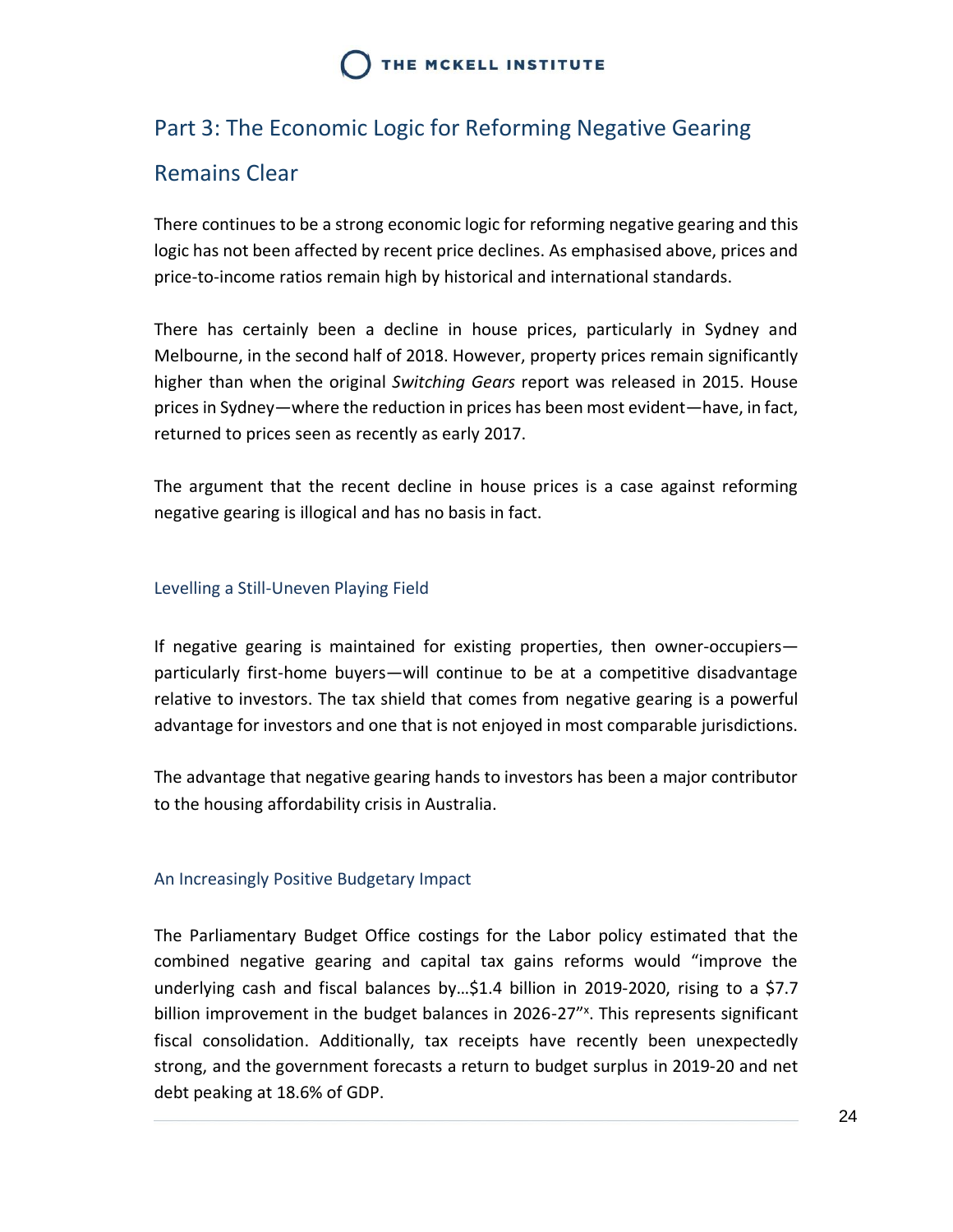It should be emphasised that strong external factors, including commodity prices have played a role in the recent uptick in tax receipts. There are certainly risks to the outlook. However, the reduction in tax expenditures from transitioning away from negative gearing would permit some combination of: a buffer against negative external shocks, a further reduction in government debt, increased investment in social infrastructure, and possibly personal income tax cuts.

#### <span id="page-25-0"></span>A Boost to Much-Needed New Construction

By allowing negative gearing to continue for new construction, the plan has the potential to boost housing stock. This would have a positive economic effect on jobs and incomes in the construction industry.

As pointed out in Switching Gears, state- and local-based policies regarding land releases and zoning are also an important component to unlocking supply. The shift to negative gearing for new construction only may provide incentives for state and local government to adopt policies that increase prospects for new construction.

Indeed, Liberal minister Kelly O'Dwyer made an essentially identical argument regarding foreign investment in new dwellings rather than existing housing stock, saying<sup>xi</sup>:

> *Currently the framework seeks to channel foreign investment in residential real estate into new dwellings in order to increase the housing stock for Australians to build, buy or rent. Foreign investment is encouraged in new dwellings whether they be apartments, units or homes because in addition to creating more supply, it also creates more jobs for the building and construction sector – all of which helps to grow our economy.*

Subsequent research by the McKell Institute noted the economic benefits the proposed changes were likely to bring, including the creation of up to 25,000 jobs in the construction sector, with a likely boost to Australia's overall gross domestic product<sup>xii</sup>.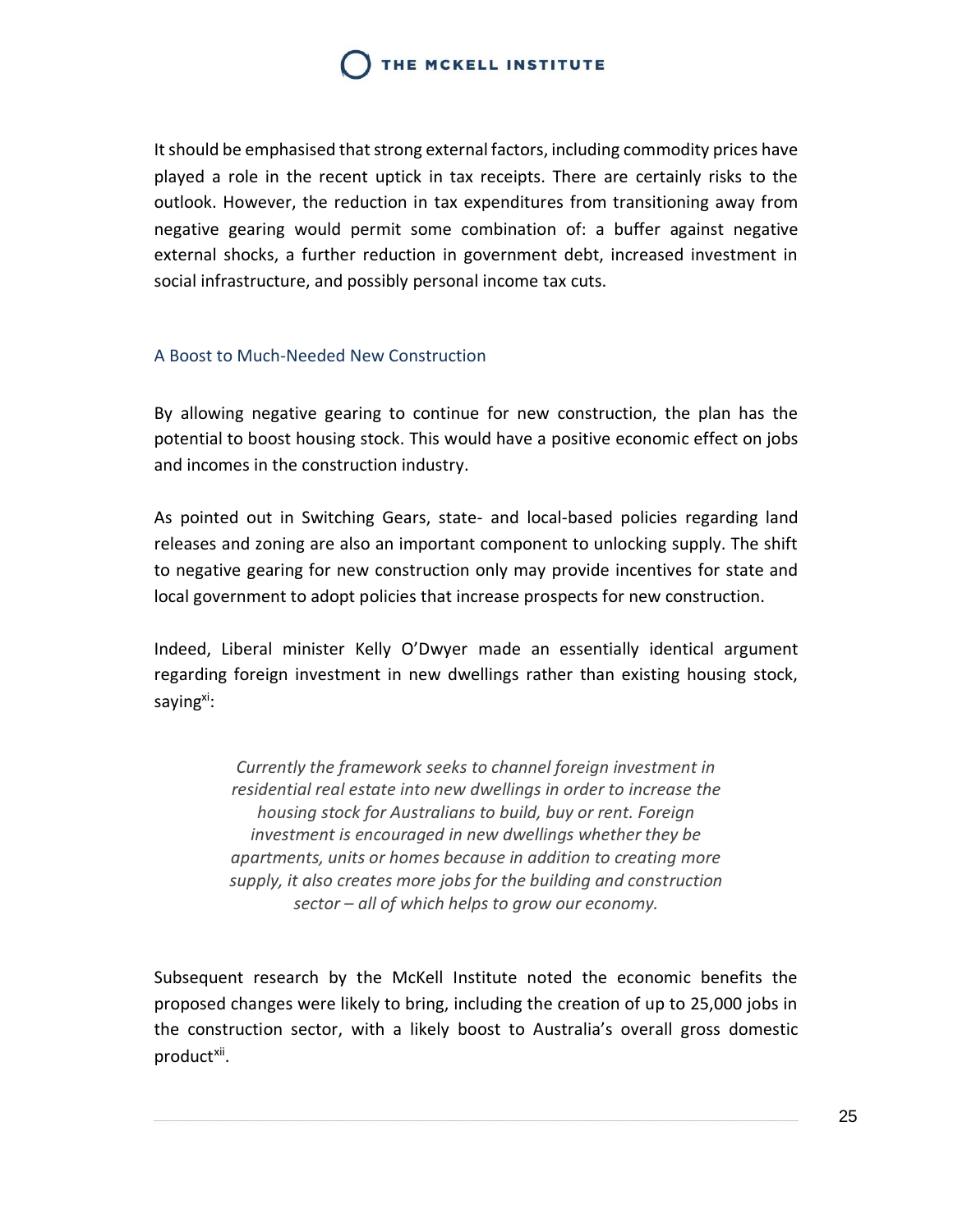It's also worth noting the importance of new construction keeping up with expected housing demand in coming decades. The nature of Australia's population growth and composition is such that demand for property will continue to grow indefinitely. As noted in *Switching Gears,* the Housing Industry Association has previously argued that as many as 185,000 new dwellings need to be constructed in Australia per annum to keep up with demand. In this context, it is important that tax concessions associated with negative gearing are leveraged towards achieving the construction of new dwellings - a broader social and economic necessity - outcome rather than encouraging speculation on existing assets.

#### <span id="page-26-0"></span>Reform could place downward pressure on rents

Opponents to the changes tabled in *Switching Gears* argue that the sensible reforms to negative gearing currently being debated will hurt renters. However, rents are unlikely to rise because of the proposed changes to negative gearing, for two key reasons.

First, because negative gearing will still be able to access the tax advantages for new construction, there will be a downward effect on rents. Second, as existing renters who want to purchase will now be on a level-playing field they will be more likely to transition from being renters to owners. This also puts downward pressure on rents.

### <span id="page-26-1"></span>Investing in property will still remain lucrative after reform

Opponents of reform cite how negative gearing remains utilized by not only institutional investors or individual investors with three or more properties, but by regular 'mums and dads' in Australia. While negative gearing is most lucrative for property investors – particularly those who do own multiple properties – there are undoubtedly benefits for all investors, be them professional property investors, owner-occupiers acquiring a second investment property, or 'rent-vestors'.

Those who argue against reforming negative gearing often insinuate those who advocate for reform are against investment in property. However, the reform option tabled in *Switching Gears*, which has subsequently informed the policy of the Federal Opposition, not only welcomes investment in property, but actively encourages it by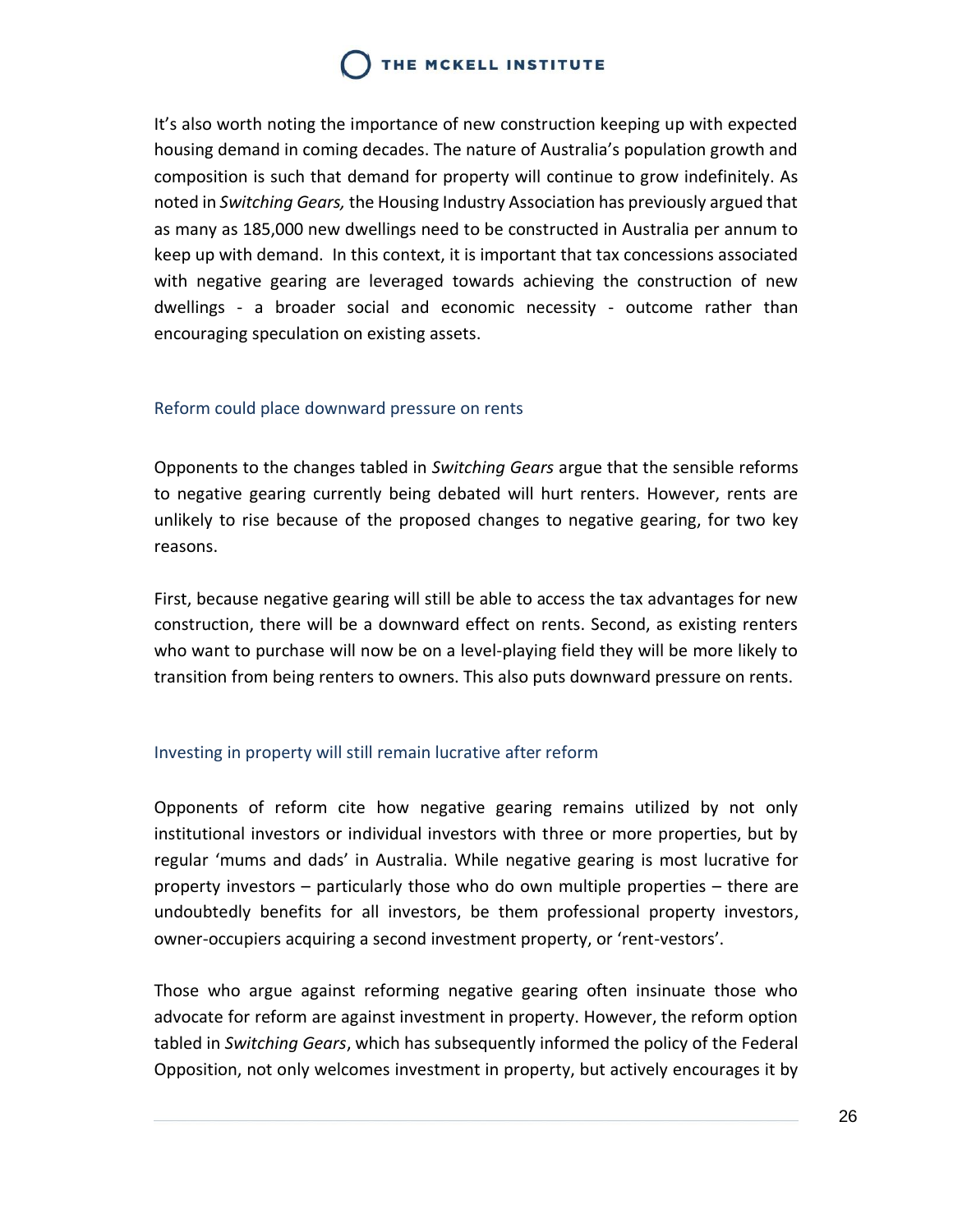orienting existing negative gearing concessions towards the creation of new housing supply. Investors of all persuasions will not only be able to continue to invest in property if the proposed reform is implemented, they will also continue to receive all existing tax concessions if that investment is directed towards new housing supply. Of course, the ability for investors to acquire existing housing stock will remain unhindered, albeit with existing properties no longer liable for the generous tax concessions that have pushed more than 90 per cent of property investment into existing housing stock.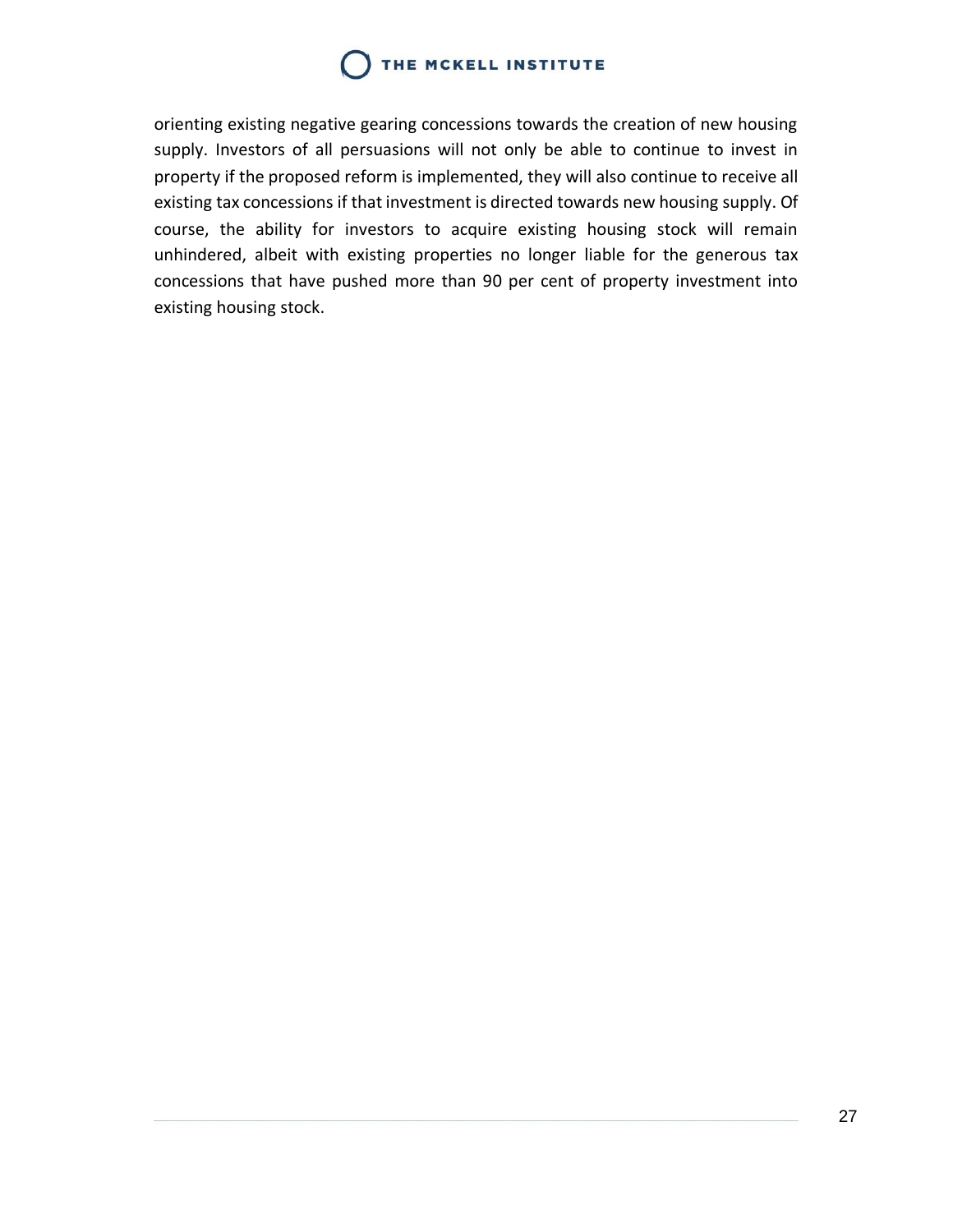### <span id="page-28-0"></span>Conclusion

There is still a compelling case for a smooth transition away from negative gearing that involves grandfathering existing negatively-geared properties and in the future allowing negative gearing only for new construction.

The recent declines in property prices in many Australian markets have come off extraordinary highs—indeed significantly higher prices than when the original *Switching Gears* report was published in 2015. Moreover, these falls in prices have been associated with a substantial reduction in housing credit in the wake of a tightening of lending standards and the Royal Commission.

This is no time to abandon the goal of levelling the playing field between owneroccupiers and investors while at the same time improving financial stability and further repairing the Commonwealth budget.

Moreover, the recent rise in interest rates—particularly on interest-only loans—has meant that the budgetary cost of negative gearing has increased by \$1.6 billion per annum.<sup>xiii</sup> This makes the budgetary impact of reforming negative gearing more attractive and more important than when The McKell Institute first proposed the changes in 2015.

Far from being a bad time to provide sensible reform of negative gearing, it is now more important than ever.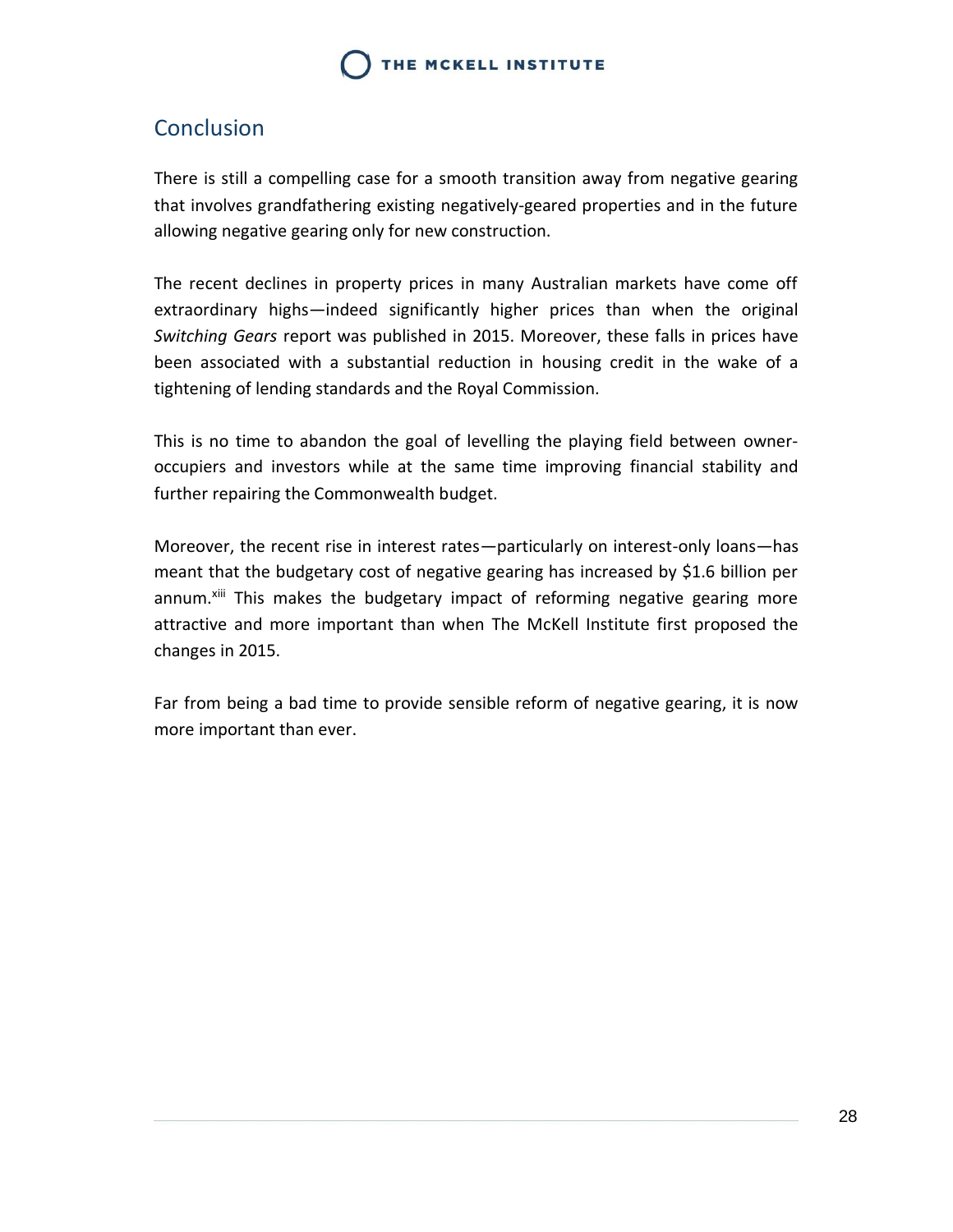

### <span id="page-29-0"></span>About the McKell Institute

The McKell Institute is a progressive research institute dedicated to providing practical and innovative solutions to contemporary policy challenges.

[www.mckellinstitute.org.au](http://www.mckellinstitute.org.au/)